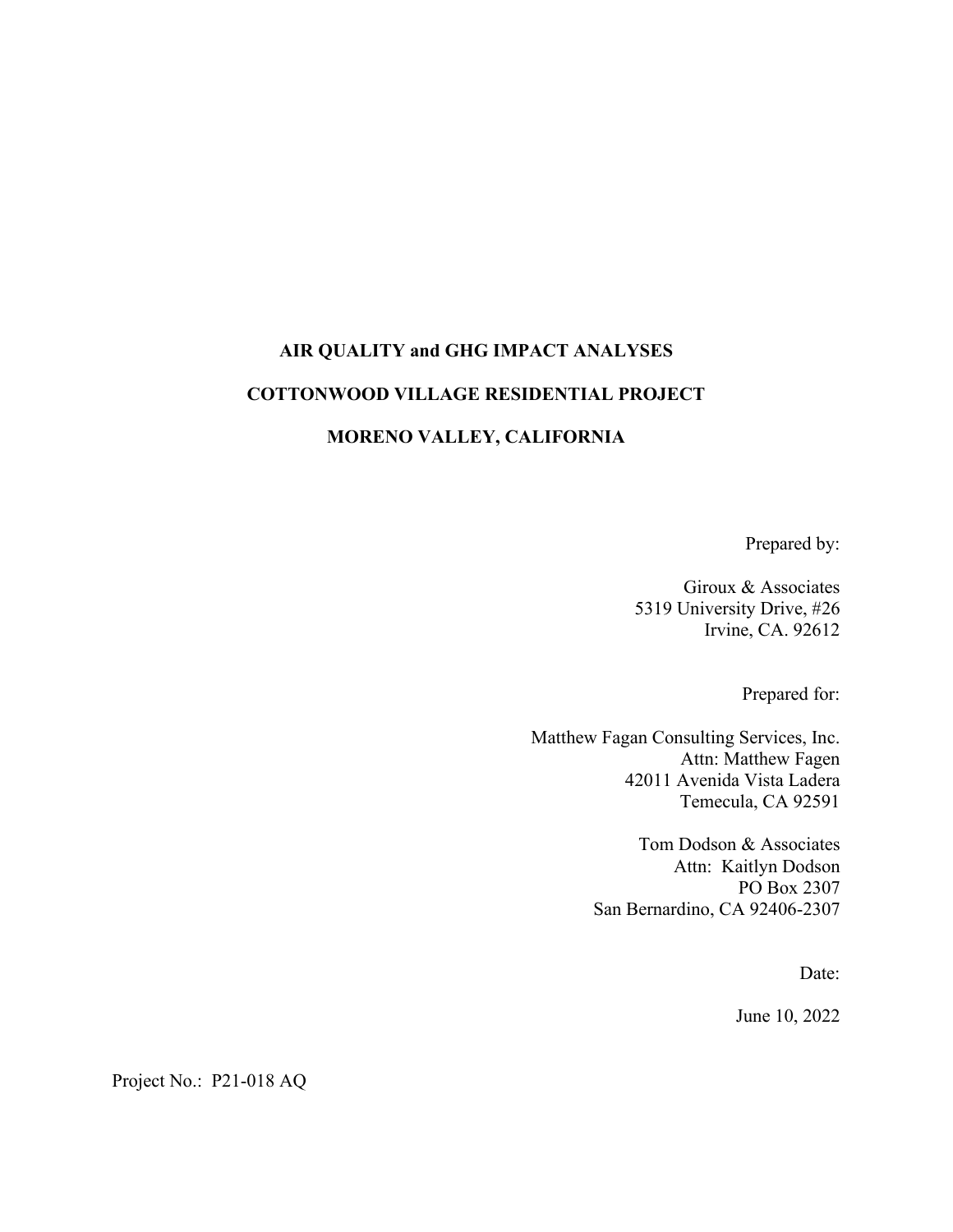# **BACKGROUND**

The Cottonwood Village development is located north of Cottonwood Avenue and east of Perris Boulevard in the City of Moreno Valley. The 9.32-acre site is currently vacant and proposes 92 multifamily (low-rise) residential dwelling units. Construction will require 1,265 CY of earthworks import. At project completion, 674 daily trips are anticipated to be generated by the proposed residential uses.

The project proposes 289 parking spaces of which 184 are provided in individual garages and 101 parking spots will be available on common areas.

There are surrounding existing residential uses on all four sides of the site. However, uses to the south are separated by Cottonwood Avenue so have a greater setback than those on the north, east and west sides. There will be a 6-foot CMU wall surrounding the site on the north, east and west. There is an approximate 45-foot setback from the closest on-site structure to the northern property line and a 50-foot setback to the eastern and western property line. The nearest existing off-site structures have a 10-20 foot setback from the shared property lines.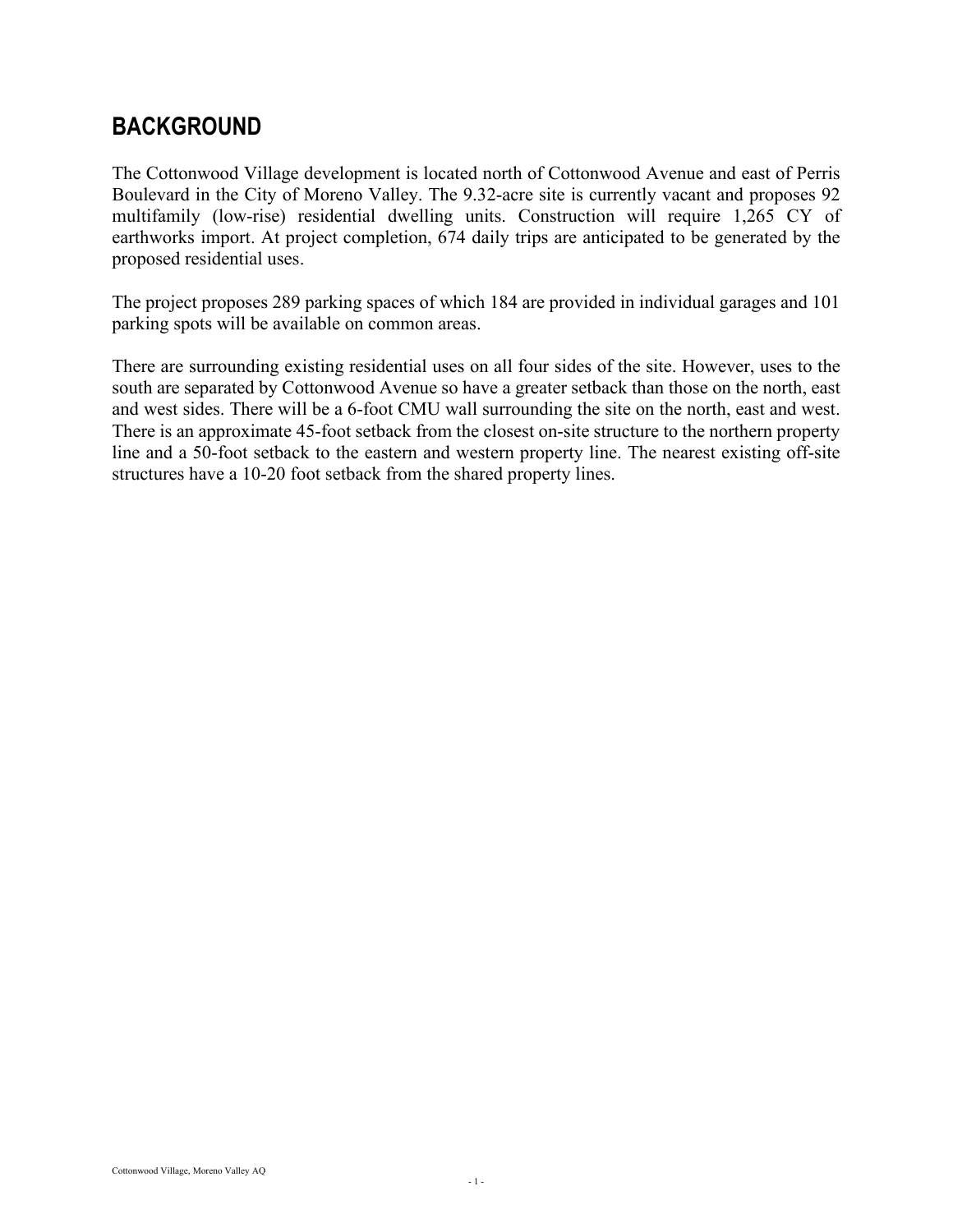# **ATMOSPHERIC SETTING**

The climate of the Moreno Valley area, technically called an interior valley sub-climate of Southern California's semi-arid climate, is characterized by warm summers, mild winters, infrequent rainfall, moderate afternoon breezes, and generally fair weather. The clouds and the fog that form along the region's coastline rarely extend as far inland as the San Jacinto Valley, and if they do, they usually burn off quickly after sunrise. The most important weather pattern is associated with the warm season airflow across populated areas of the Los Angeles Basin that brings polluted air into western Riverside County late in the afternoon. This transport pattern creates unhealthful air quality when the fringes of this "urban smog cloud" extend to the project site during the summer months.

Temperatures in Moreno Valley average a very comfortable 65ºF year-round, with warm summer afternoons (95+ degrees) and often cool winter mornings (35 degrees). Rainfall in the project area can vary considerably in both time and space. Almost all the annual rainfall comes from the fringes of mid-latitude storms from late November to early April with summers often completely dry. Rainfall in the area averages 12.5 inches per year, but varies markedly from one year to the next.

Winds are an important factor in characterizing the local air quality environment because they both determine the regional pattern of air pollution transport and control the local rate of pollution dispersion. Daytime winds are from the NW at 6-8 mph as air moves regionally onshore from the cool Pacific Ocean to the warm Mojave Desert interior of Southern California. These winds allow for good local mixing, but they may bring air pollutants from urbanized coastal areas into interior valleys. Strong thermal convection in the summer ultimately dilutes the smog cloud from urbanized development, but the project area cannot completely escape the regional air quality degradation.

Light nocturnal winds result mainly from drainage of cool air off mountains east and south of the San Jacinto Valley toward the valley floor. Such winds are characterized by stagnation and poor local mixing. However, the origin of these winds in unpopulated mountain areas does not generally impair air quality.

In addition to winds that control the rate and direction of pollution dispersal, Southern California is notorious for strong temperature inversions that limit the vertical depth through which pollution can be mixed. In summer, coastal areas are characterized by a sharp discontinuity between the cool marine air at the surface and the warm, sinking air aloft within the high pressure cell over the ocean to the west. This marine/subsidence inversion allows for good local mixing, but acts like a giant lid over the basin. A second inversion type forms on clear winter nights when cold air off the mountains sinks to the valley floor while the air aloft over the valley remains warm. This forms radiation inversions. These inversions, in conjunction with calm winds, trap pollutants such as automobile exhaust near their source. While these inversions may lead to air pollution "hot spots" in heavily developed coastal areas of the basin, there is not enough traffic in inland valleys to cause any winter air pollution problems. Thus, while summers are periods of hazy visibility and occasionally unhealthful air, winter is often a period of spectacular visibility and excellent air quality in the project area.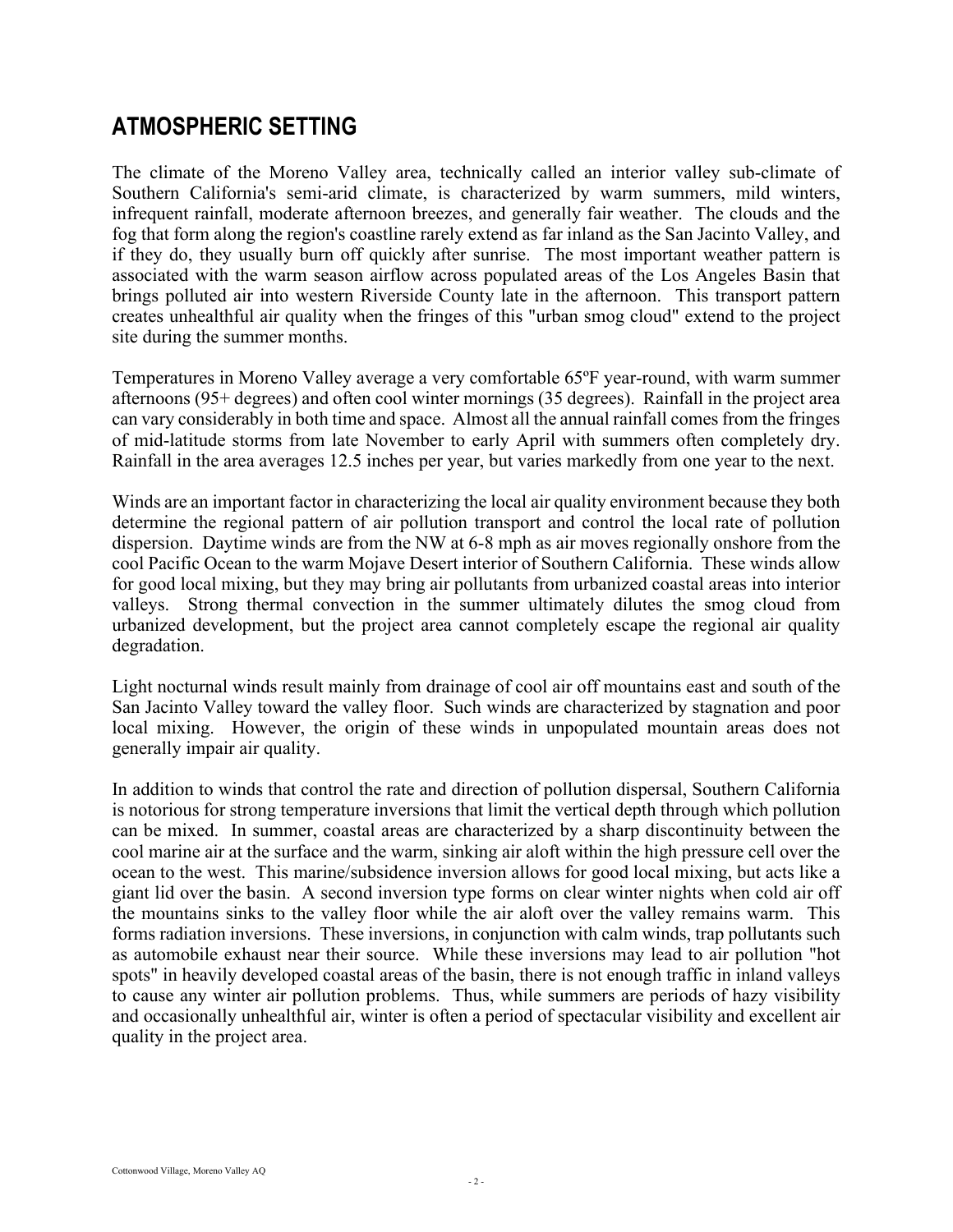# **AIR QUALITY SETTING**

### **AMBIENT AIR QUALITY STANDARDS (AAQS)**

In order to gauge the significance of the air quality impacts of the proposed project, those impacts, together with existing background air quality levels, must be compared to the applicable ambient air quality standards. These standards are the levels of air quality considered safe, with an adequate margin of safety, to protect the public health and welfare. They are designed to protect those people most susceptible to further respiratory distress such as asthmatics, the elderly, very young children, people already weakened by other disease or illness, and persons engaged in strenuous work or exercise, called "sensitive receptors." Healthy adults can tolerate occasional exposure to air pollutant concentrations considerably above these minimum standards before adverse effects are observed. Recent research has shown, however, that chronic exposure to ozone (the primary ingredient in photochemical smog) may lead to adverse respiratory health even at concentrations close to the ambient standard.

National AAQS were established in 1971 for six pollution species with states retaining the option to add other pollutants, require more stringent compliance, or to include different exposure periods. The initial attainment deadline of 1977 was extended several times in air quality problem areas like Southern California. In 2003, the Environmental Protection Agency (EPA) adopted a rule, which extended and established a new attainment deadline for ozone for the year 2021. Because the State of California had established AAQS several years before the federal action and because of unique air quality problems introduced by the restrictive dispersion meteorology, there is considerable difference between state and national clean air standards. Those standards currently in effect in California are shown in Table 1. Sources and health effects of various pollutants are shown in Table 2.

The Federal Clean Air Act Amendments (CAAA) of 1990 required that the U.S. Environmental Protection Agency (EPA) review all national AAQS in light of currently known health effects. EPA was charged with modifying existing standards or promulgating new ones where appropriate. EPA subsequently developed standards for chronic ozone exposure (8+ hours per day) and for very small diameter particulate matter (called "PM-2.5"). New national AAQS were adopted in 1997 for these pollutants.

Planning and enforcement of the federal standards for PM-2.5 and for ozone (8-hour) were challenged by trucking and manufacturing organizations. In a unanimous decision, the U.S. Supreme Court ruled that EPA did not require specific congressional authorization to adopt national clean air standards. The Court also ruled that health-based standards did not require preparation of a cost-benefit analysis. The Court did find, however, that there was some inconsistency between existing and "new" standards in their required attainment schedules. Such attainment-planning schedule inconsistencies centered mainly on the 8-hour ozone standard. EPA subsequently agreed to downgrade the attainment designation for a large number of communities to "non-attainment" for the 8-hour ozone standard.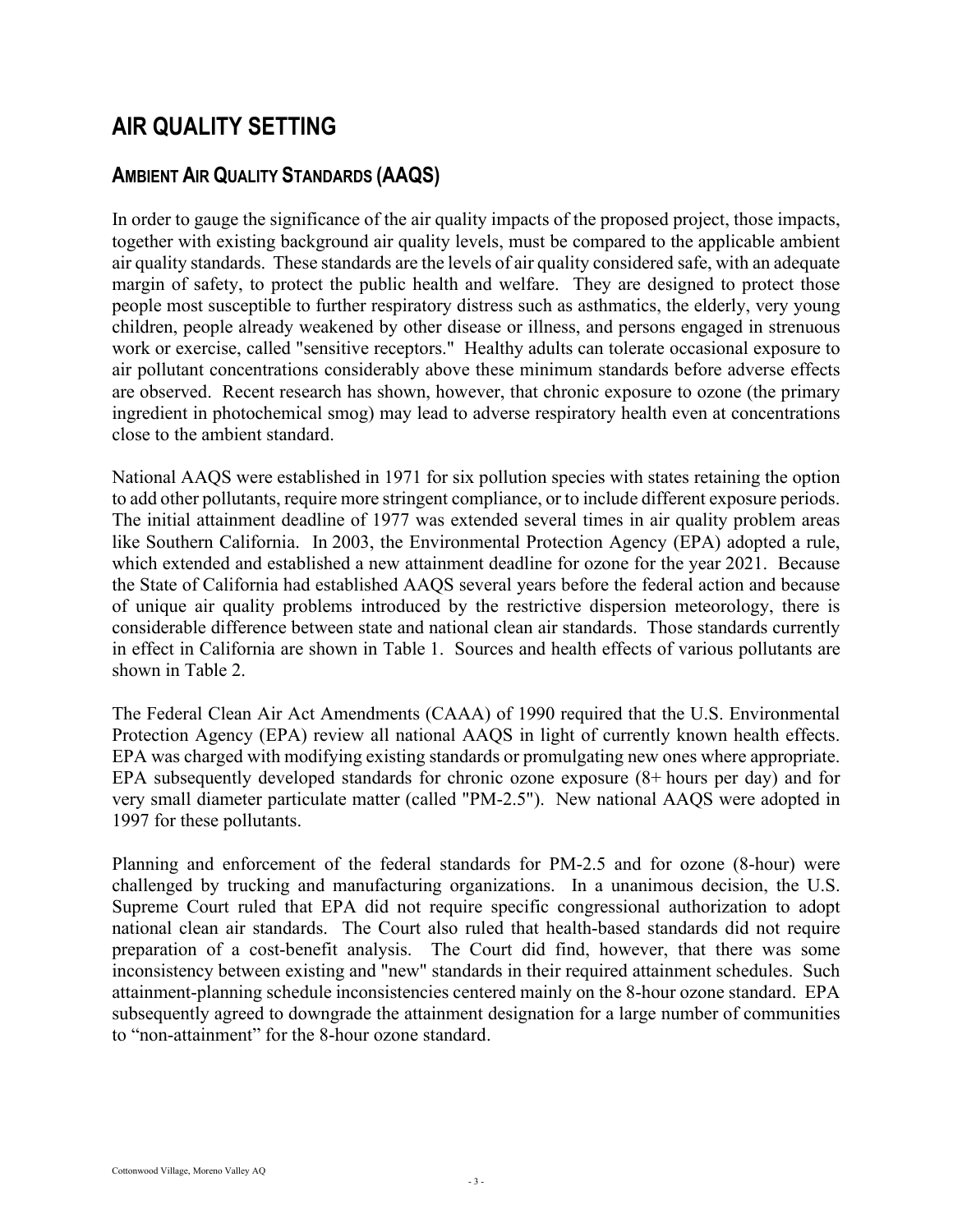#### **Table 1**

| <b>Ambient Air Quality Standards</b>                            |                                  |                                         |                                                                     |                                                                 |                                      |                                                          |  |
|-----------------------------------------------------------------|----------------------------------|-----------------------------------------|---------------------------------------------------------------------|-----------------------------------------------------------------|--------------------------------------|----------------------------------------------------------|--|
| <b>Pollutant</b>                                                | Averaging                        | California Standards <sup>1</sup>       |                                                                     | National Standards <sup>2</sup>                                 |                                      |                                                          |  |
|                                                                 | <b>Time</b>                      | Concentration <sup>3</sup>              | Method <sup>4</sup>                                                 | Primary <sup>3,5</sup>                                          | Secondary <sup>3,6</sup>             | Method <sup>7</sup>                                      |  |
| Ozone $(O_3)^8$                                                 | 1 Hour                           | 0.09 ppm $(180 \text{ µg/m}^3)$         | Ultraviolet                                                         |                                                                 | Same as                              | <b>Ultraviolet</b>                                       |  |
|                                                                 | 8 Hour                           | 0.070 ppm (137 $\mu$ g/m <sup>3</sup> ) | Photometry                                                          | 0.070 ppm (137 $\mu$ g/m <sup>3</sup> )                         | <b>Primary Standard</b>              | Photometry                                               |  |
| <b>Respirable</b><br><b>Particulate</b>                         | 24 Hour                          | 50 $\mu$ g/m <sup>3</sup>               | Gravimetric or                                                      | 150 $\mu q/m^3$                                                 | Same as                              | <b>Inertial Separation</b><br>and Gravimetric            |  |
| Matter (PM10) <sup>9</sup>                                      | Annual<br><b>Arithmetic Mean</b> | $20 \mu g/m^3$                          | <b>Beta Attenuation</b>                                             |                                                                 | <b>Primary Standard</b>              | Analysis                                                 |  |
| <b>Fine</b><br><b>Particulate</b>                               | 24 Hour                          |                                         |                                                                     | $35 \mu g/m^3$                                                  | Same as<br><b>Primary Standard</b>   | <b>Inertial Separation</b><br>and Gravimetric            |  |
| <b>Matter</b><br>$(PM2.5)^9$                                    | Annual<br><b>Arithmetic Mean</b> | 12 $\mu$ g/m <sup>3</sup>               | Gravimetric or<br><b>Beta Attenuation</b>                           | 12.0 $\mu$ g/m <sup>3</sup>                                     | 15 $\mu$ g/m <sup>3</sup>            | Analysis                                                 |  |
| Carbon                                                          | 1 Hour                           | 20 ppm $(23 \text{ mg/m}^3)$            | Non-Dispersive                                                      | 35 ppm $(40 \text{ mg/m}^3)$                                    |                                      | Non-Dispersive                                           |  |
| <b>Monoxide</b><br>(CO)                                         | 8 Hour                           | 9.0 ppm $(10 \text{ ma/m}^3)$           | <b>Infrared Photometry</b><br>(NDIR)                                | 9 ppm $(10 \text{ mg/m}^3)$                                     |                                      | <b>Infrared Photometry</b><br>(NDIR)                     |  |
|                                                                 | 8 Hour<br>(Lake Tahoe)           | 6 ppm $(7 \text{ mg/m}^3)$              |                                                                     |                                                                 |                                      |                                                          |  |
| <b>Nitrogen</b><br><b>Dioxide</b>                               | 1 Hour                           | 0.18 ppm $(339 \text{ µg/m}^3)$         | <b>Gas Phase</b>                                                    | 100 ppb $(188 \text{ µg/m}^3)$                                  |                                      | <b>Gas Phase</b><br>Chemiluminescence                    |  |
| (NO <sub>2</sub> ) <sup>10</sup>                                | Annual<br><b>Arithmetic Mean</b> | 0.030 ppm $(57 \text{ µg/m}^3)$         | Chemiluminescence                                                   | 0.053 ppm (100 µg/m <sup>3</sup> )                              | Same as<br><b>Primary Standard</b>   |                                                          |  |
|                                                                 | 1 Hour                           | 0.25 ppm (655 $\mu$ g/m <sup>3</sup> )  |                                                                     | 75 ppb $(196 \text{ µg/m}^3)$                                   |                                      |                                                          |  |
| <b>Sulfur Dioxide</b>                                           | 3 Hour                           |                                         | <b>Ultraviolet</b>                                                  |                                                                 | $0.5$ ppm<br>$(1300 \text{ µg/m}^3)$ | <b>Ultraviolet</b><br>Flourescence;<br>Spectrophotometry |  |
| $(SO_2)^{11}$                                                   | 24 Hour                          | 0.04 ppm $(105 \text{ µg/m}^3)$         | Fluorescence                                                        | $0.14$ ppm<br>(for certain areas) <sup>11</sup>                 |                                      | (Pararosaniline<br>Method)                               |  |
|                                                                 | Annual<br><b>Arithmetic Mean</b> |                                         |                                                                     | 0.030 ppm<br>(for certain areas) <sup>11</sup>                  |                                      |                                                          |  |
|                                                                 | 30 Day Average                   | 1.5 $\mu$ g/m <sup>3</sup>              |                                                                     |                                                                 |                                      |                                                          |  |
| $\text{Lead}^{12,13}$                                           | <b>Calendar Quarter</b>          |                                         | Atomic Absorption                                                   | 1.5 $\mu$ g/m <sup>3</sup><br>(for certain areas) <sup>12</sup> | Same as                              | <b>High Volume</b><br>Sampler and Atomic<br>Absorption   |  |
|                                                                 | Rolling 3-Month<br>Average       |                                         |                                                                     | $0.15 \,\mu g/m^3$                                              | <b>Primary Standard</b>              |                                                          |  |
| <b>Visibility</b><br><b>Reducing</b><br>Particles <sup>14</sup> | 8 Hour                           | See footnote 14                         | <b>Beta Attenuation and</b><br>Transmittance<br>through Filter Tape | No                                                              |                                      |                                                          |  |
| <b>Sulfates</b>                                                 | 24 Hour                          | $25 \mu g/m^3$                          | Ion Chromatography                                                  | <b>National</b>                                                 |                                      |                                                          |  |
| <b>Hydrogen</b><br><b>Sulfide</b>                               | 1 Hour                           | 0.03 ppm $(42 \text{ µg/m}^3)$          | <b>Ultraviolet</b><br>Fluorescence                                  | <b>Standards</b>                                                |                                      |                                                          |  |
| <b>Vinyl</b><br>Chloride <sup>12</sup>                          | 24 Hour                          | 0.01 ppm $(26 \text{ µg/m}^3)$          | Gas<br>Chromatography                                               |                                                                 |                                      |                                                          |  |
| See footnotes on next page                                      |                                  |                                         |                                                                     |                                                                 |                                      |                                                          |  |

See footnotes on next page ...

For more information please call ARB-PIO at (916) 322-2990

California Air Resources Board (5/4/16)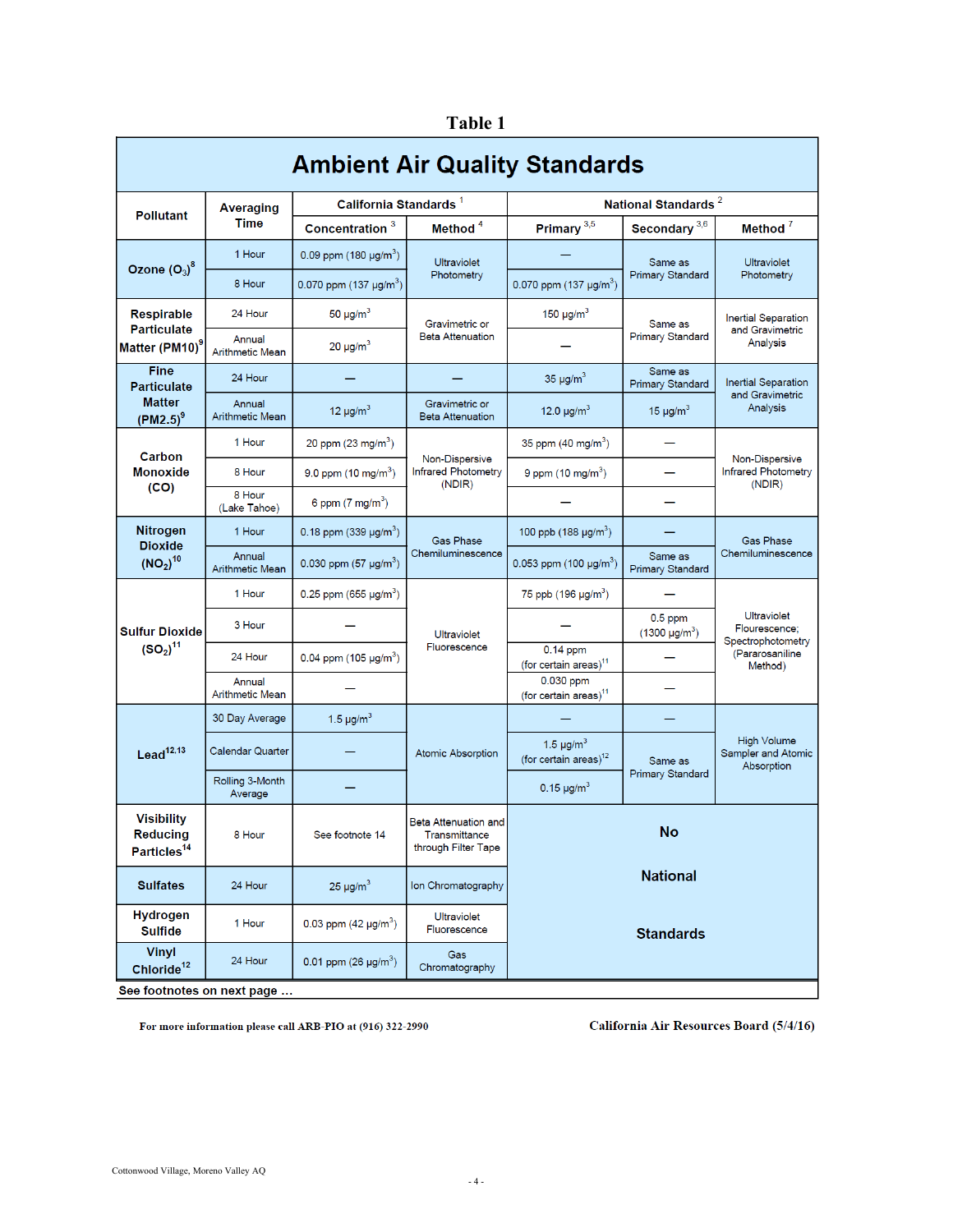#### Table 1 (continued)

- 1. California standards for ozone, carbon monoxide (except 8-hour Lake Tahoe), sulfur dioxide (1 and 24 hour), nitrogen dioxide, and particulate matter (PM10, PM2.5, and visibility reducing particles), are values that are not to be exceeded. All others are not to be equaled or exceeded. California ambient air quality standards are listed in the Table of Standards in Section 70200 of Title 17 of the California Code of Regulations.
- 2. National standards (other than ozone, particulate matter, and those based on annual arithmetic mean) are not to be exceeded more than once a year. The ozone standard is attained when the fourth highest 8-hour concentration measured at each site in a year, averaged over three years, is equal to or less than the standard. For PM10, the 24 hour standard is attained when the expected number of days per calendar year with a 24-hour average concentration above 150  $\mu$ g/m<sup>3</sup> is equal to or less than one. For PM2.5, the 24 hour standard is attained when 98 percent of the daily concentrations, averaged over three years, are equal to or less than the standard. Contact the U.S. EPA for further clarification and current national policies.
- 3. Concentration expressed first in units in which it was promulgated. Equivalent units given in parentheses are based upon a reference temperature of 25°C and a reference pressure of 760 torr. Most measurements of air quality are to be corrected to a reference temperature of 25°C and a reference pressure of 760 torr; ppm in this table refers to ppm by volume, or micromoles of pollutant per mole of gas.
- 4. Any equivalent measurement method which can be shown to the satisfaction of the ARB to give equivalent results at or near the level of the air quality standard may be used.
- 5. National Primary Standards: The levels of air quality necessary, with an adequate margin of safety to protect the public health.
- 6. National Secondary Standards: The levels of air quality necessary to protect the public welfare from any known or anticipated adverse effects of a pollutant.
- 7. Reference method as described by the U.S. EPA. An "equivalent method" of measurement may be used but must have a "consistent" relationship to the reference method" and must be approved by the U.S. EPA.
- 8. On October 1, 2015, the national 8-hour ozone primary and secondary standards were lowered from 0.075 to 0.070 ppm.
- 9. On December 14, 2012, the national annual PM2.5 primary standard was lowered from 15  $\mu$ g/m<sup>3</sup> to 12.0  $\mu$ g/m<sup>3</sup>. The existing national 24hour PM2.5 standards (primary and secondary) were retained at 35  $\mu g/m^3$ , as was the annual secondary standard of 15  $\mu g/m^3$ . The existing 24-hour PM10 standards (primary and secondary) of 150 µg/m<sup>3</sup> also were retained. The form of the annual primary and secondary standards is the annual mean, averaged over 3 years.
- 10. To attain the 1-hour national standard, the 3-year average of the annual 98th percentile of the 1-hour daily maximum concentrations at each site must not exceed 100 ppb. Note that the national 1-hour standard is in units of parts per billion (ppb). California standards are in units of parts per million (ppm). To directly compare the national 1-hour standard to the California standards the units can be converted from ppb to ppm. In this case, the national standard of 100 ppb is identical to 0.100 ppm.
- 11. On June 2, 2010, a new 1-hour SO<sub>2</sub> standard was established and the existing 24-hour and annual primary standards were revoked. To attain the 1-hour national standard, the 3-year average of the annual 99th percentile of the 1-hour daily maximum concentrations at each site must not exceed 75 ppb. The 1971 SO<sub>2</sub> national standards (24-hour and annual) remain in effect until one year after an area is designated for the 2010 standard, except that in areas designated nonattainment for the 1971 standards, the 1971 standards remain in effect until implementation plans to attain or maintain the 2010 standards are approved.

Note that the 1-hour national standard is in units of parts per billion (ppb). California standards are in units of parts per million (ppm). To directly compare the 1-hour national standard to the California standard the units can be converted to ppm. In this case, the national standard of 75 ppb is identical to 0.075 ppm.

- 12. The ARB has identified lead and vinyl chloride as 'toxic air contaminants' with no threshold level of exposure for adverse health effects determined. These actions allow for the implementation of control measures at levels below the ambient concentrations specified for these pollutants.
- 13. The national standard for lead was revised on October 15, 2008 to a rolling 3-month average. The 1978 lead standard (1.5 µg/m<sup>3</sup> as a quarterly average) remains in effect until one year after an area is designated for the 2008 standard, except that in areas designated nonattainment for the 1978 standard, the 1978 standard remains in effect until implementation plans to attain or maintain the 2008 standard are approved.
- 14. In 1989, the ARB converted both the general statewide 10-mile visibility standard and the Lake Tahoe 30-mile visibility standard to instrumental equivalents, which are "extinction of 0.23 per kilometer" and "extinction of 0.07 per kilometer" for the statewide and Lake Tahoe Air Basin standards, respectively.

#### For more information please call ARB-PIO at (916) 322-2990

California Air Resources Board (5/4/16)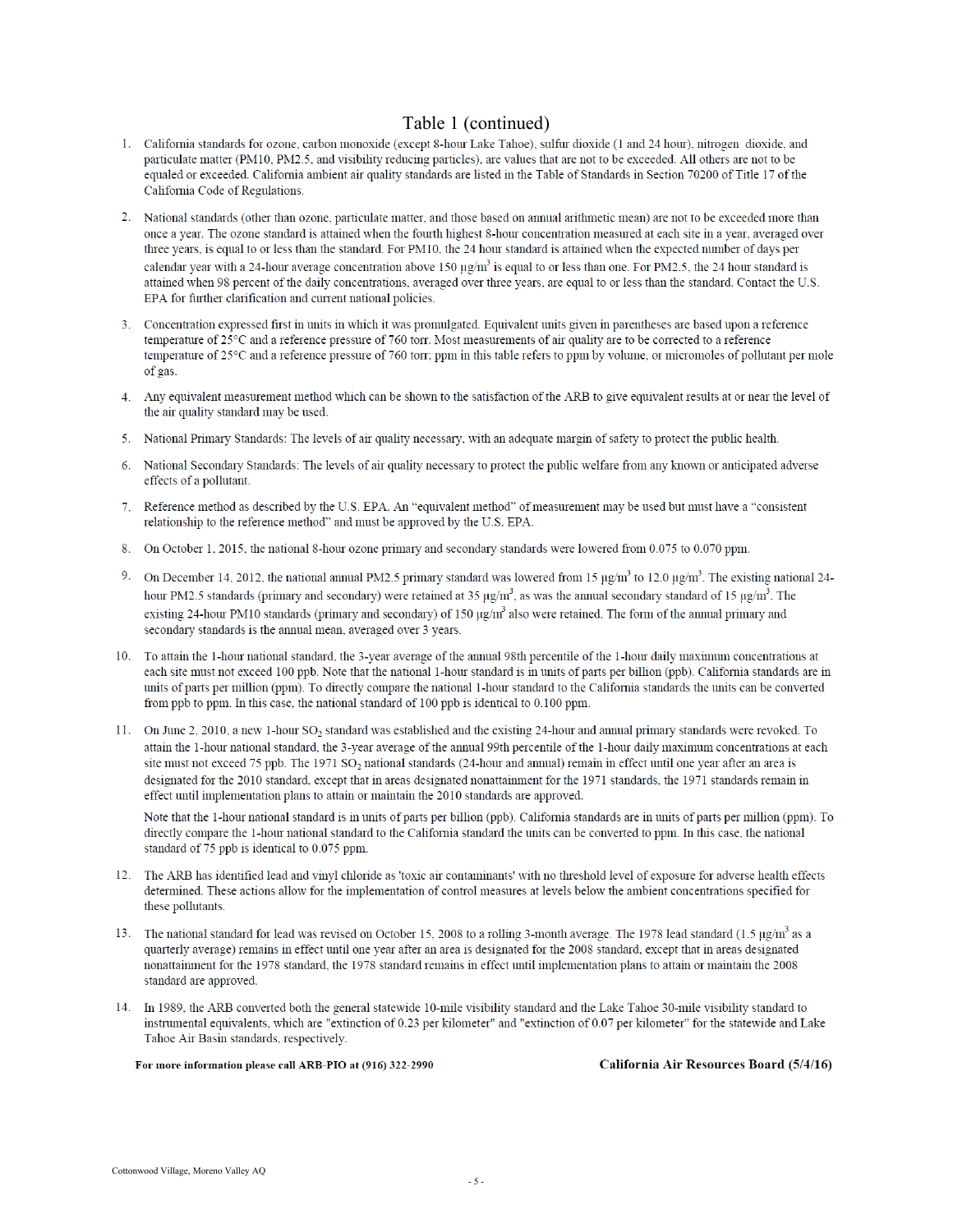| <b>Pollutants</b>                             | <b>Sources</b>                                                                                                                                                                                                                                                                                | <b>Primary Effects</b>                                                                                                                                                                                                                                                                             |
|-----------------------------------------------|-----------------------------------------------------------------------------------------------------------------------------------------------------------------------------------------------------------------------------------------------------------------------------------------------|----------------------------------------------------------------------------------------------------------------------------------------------------------------------------------------------------------------------------------------------------------------------------------------------------|
| Carbon Monoxide<br>(CO)                       | Incomplete combustion of fuels and other<br>$\bullet$<br>carbon-containing substances, such as motor<br>exhaust.<br>Natural events, such as decomposition of<br>$\bullet$<br>organic matter.                                                                                                  | Reduced tolerance for exercise.<br>$\bullet$<br>Impairment of mental function.<br>$\bullet$<br>Impairment of fetal development.<br>$\bullet$<br>Death at high levels of exposure.<br>$\bullet$<br>Aggravation of some heart diseases (angina).<br>$\bullet$                                        |
| Nitrogen Dioxide<br>(NO <sub>2</sub> )        | Motor vehicle exhaust.<br>$\bullet$<br>High temperature stationary combustion.<br>$\bullet$<br>Atmospheric reactions.<br>٠                                                                                                                                                                    | Aggravation of respiratory illness.<br>$\bullet$<br>Reduced visibility.<br>$\bullet$<br>Reduced plant growth.<br>$\bullet$<br>Formation of acid rain.<br>$\bullet$                                                                                                                                 |
| Ozone<br>(O <sub>3</sub> )                    | Atmospheric reaction of organic gases with<br>$\bullet$<br>nitrogen oxides in sunlight.                                                                                                                                                                                                       | Aggravation of respiratory and<br>$\bullet$<br>cardiovascular diseases.<br>Irritation of eyes.<br>$\bullet$<br>Impairment of cardiopulmonary function.<br>$\bullet$<br>Plant leaf injury.<br>$\bullet$                                                                                             |
| Lead (Pb)                                     | Contaminated soil.<br>$\bullet$                                                                                                                                                                                                                                                               | Impairment of blood function and nerve<br>$\bullet$<br>construction.<br>Behavioral and hearing problems in children.<br>$\bullet$                                                                                                                                                                  |
| Respirable Particulate<br>Matter<br>$(PM-10)$ | Stationary combustion of solid fuels.<br>$\bullet$<br>Construction activities.<br>$\bullet$<br>Industrial processes.<br>٠<br>Atmospheric chemical reactions.<br>٠                                                                                                                             | Reduced lung function.<br>$\bullet$<br>Aggravation of the effects of gaseous<br>$\bullet$<br>pollutants.<br>Aggravation of respiratory and cardio<br>$\bullet$<br>respiratory diseases.<br>Increased cough and chest discomfort.<br>٠<br>Soiling.<br>$\bullet$<br>Reduced visibility.<br>$\bullet$ |
| Fine Particulate Matter<br>$(PM-2.5)$         | Fuel combustion in motor vehicles,<br>$\bullet$<br>equipment, and industrial sources.<br>Residential and agricultural burning.<br>$\bullet$<br>Industrial processes.<br>٠<br>Also, formed from photochemical reactions<br>of other pollutants, including NOx, sulfur<br>oxides, and organics. | Increases respiratory disease.<br>$\bullet$<br>Lung damage.<br>$\bullet$<br>Cancer and premature death.<br>$\bullet$<br>Reduces visibility and results in surface<br>$\bullet$<br>soiling.                                                                                                         |
| Sulfur Dioxide<br>(SO <sub>2</sub> )          | Combustion of sulfur-containing fossil fuels.<br>$\bullet$<br>Smelting of sulfur-bearing metal ores.<br>$\bullet$<br>Industrial processes.<br>٠                                                                                                                                               | Aggravation of respiratory diseases (asthma,<br>$\bullet$<br>emphysema).<br>Reduced lung function.<br>$\bullet$<br>Irritation of eyes.<br>$\bullet$<br>Reduced visibility.<br>$\bullet$<br>Plant injury.<br>Deterioration of metals, textiles, leather,<br>finishes, coatings, etc.                |

**Table 2 Health Effects of Major Criteria Pollutants**

Source: California Air Resources Board, 2002.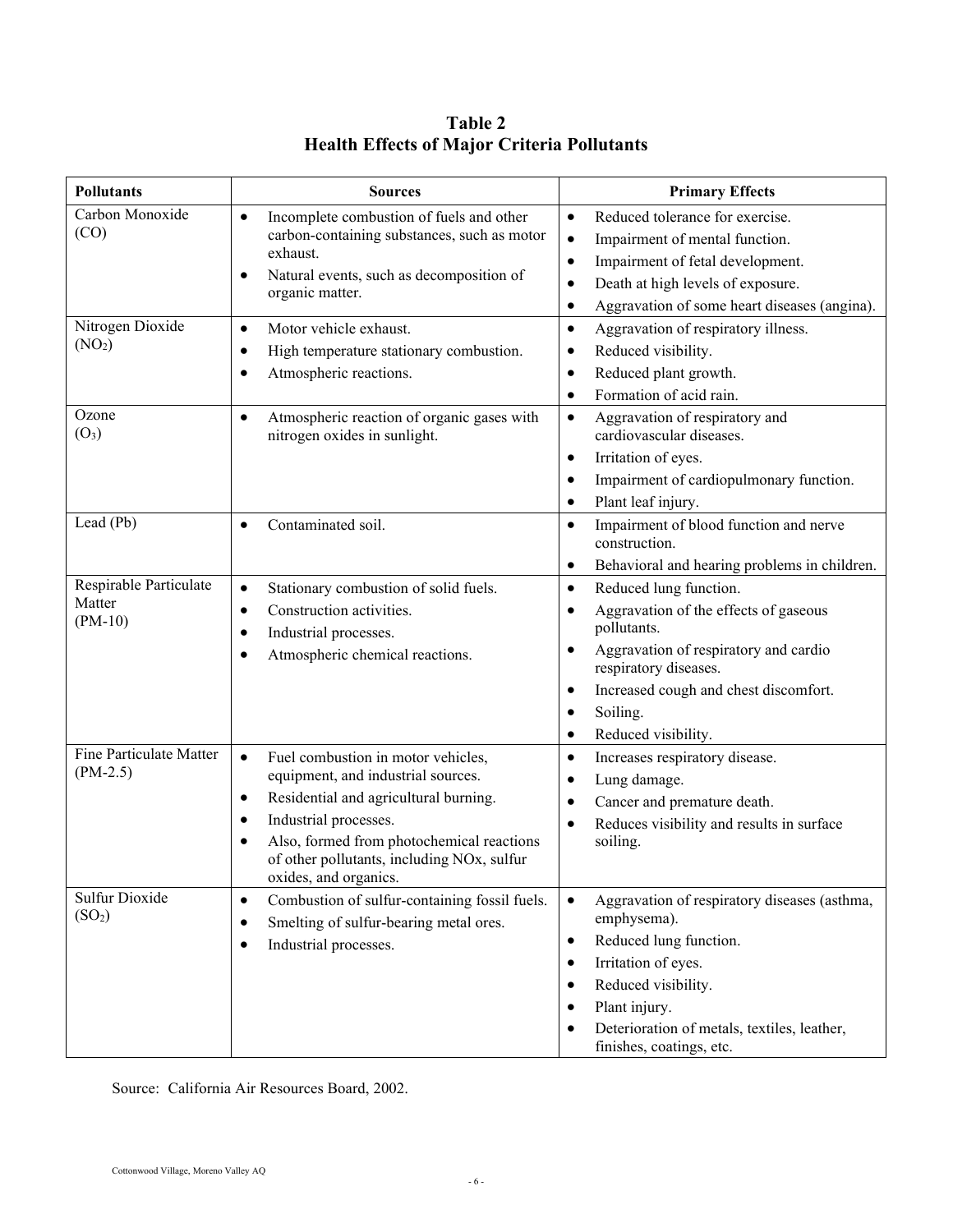Evaluation of the most current data on the health effects of inhalation of fine particulate matter prompted the California Air Resources Board (ARB) to recommend adoption of the statewide PM-2.5 standard that is more stringent than the federal standard. This standard was adopted in 2002. The State PM-2.5 standard is more of a goal in that it does not have specific attainment planning requirements like a federal clean air standard, but only requires continued progress towards attainment.

Similarly, the ARB extensively evaluated health effects of ozone exposure. A new state standard for an 8-hour ozone exposure was adopted in 2005, which aligned with the exposure period for the federal 8-hour standard. The California 8-hour ozone standard of 0.07 ppm is more stringent than the federal 8-hour standard of 0.075 ppm. The state standard, however, does not have a specific attainment deadline. California air quality jurisdictions are required to make steady progress towards attaining state standards, but there are no hard deadlines or any consequences of nonattainment. During the same re-evaluation process, the ARB adopted an annual state standard for nitrogen dioxide  $(NO<sub>2</sub>)$  that is more stringent than the corresponding federal standard, and strengthened the state one-hour NO<sub>2</sub> standard.

As part of EPA's 2002 consent decree on clean air standards, a further review of airborne particulate matter (PM) and human health was initiated. A substantial modification of federal clean air standards for PM was promulgated in 2006. Standards for PM-2.5 were strengthened, a new class of PM in the 2.5 to 10 micron size was created, some PM-10 standards were revoked, and a distinction between rural and urban air quality was adopted. In December, 2012, the federal annual standard for PM-2.5 was reduced from 15  $\mu$ g/m<sup>3</sup> to 12  $\mu$ g/m<sup>3</sup> which matches the California AAQS. The severity of the basin's non-attainment status for PM-2.5 may be increased by this action and thus require accelerated planning for future PM-2.5 attainment.

In response to continuing evidence that ozone exposure at levels just meeting federal clean air standards is demonstrably unhealthful, EPA had proposed a further strengthening of the 8-hour standard. A new 8-hour ozone standard was adopted in 2015 after extensive analysis and public input. The adopted national 8-hour ozone standard is 0.07 ppm which matches the current California standard. It will require three years of ambient data collection, then 2 years of nonattainment findings and planning protocol adoption, then several years of plan development and approval. Final air quality plans for the new standard are likely to be adopted around 2022. Ultimate attainment of the new standard in ozone problem areas such as Southern California might be after 2025.

In 2010 a new federal one-hour primary standard for nitrogen dioxide  $(NO<sub>2</sub>)$  was adopted. This standard is more stringent than the existing state standard. Based upon air quality monitoring data in the South Coast Air Basin, the California Air Resources Board has requested the EPA to designate the basin as being in attainment for this standard. The federal standard for sulfur dioxide  $(SO<sub>2</sub>)$  was also recently revised. However, with minimal combustion of coal and mandatory use of low sulfur fuels in California,  $SO<sub>2</sub>$  is typically not a problem pollutant.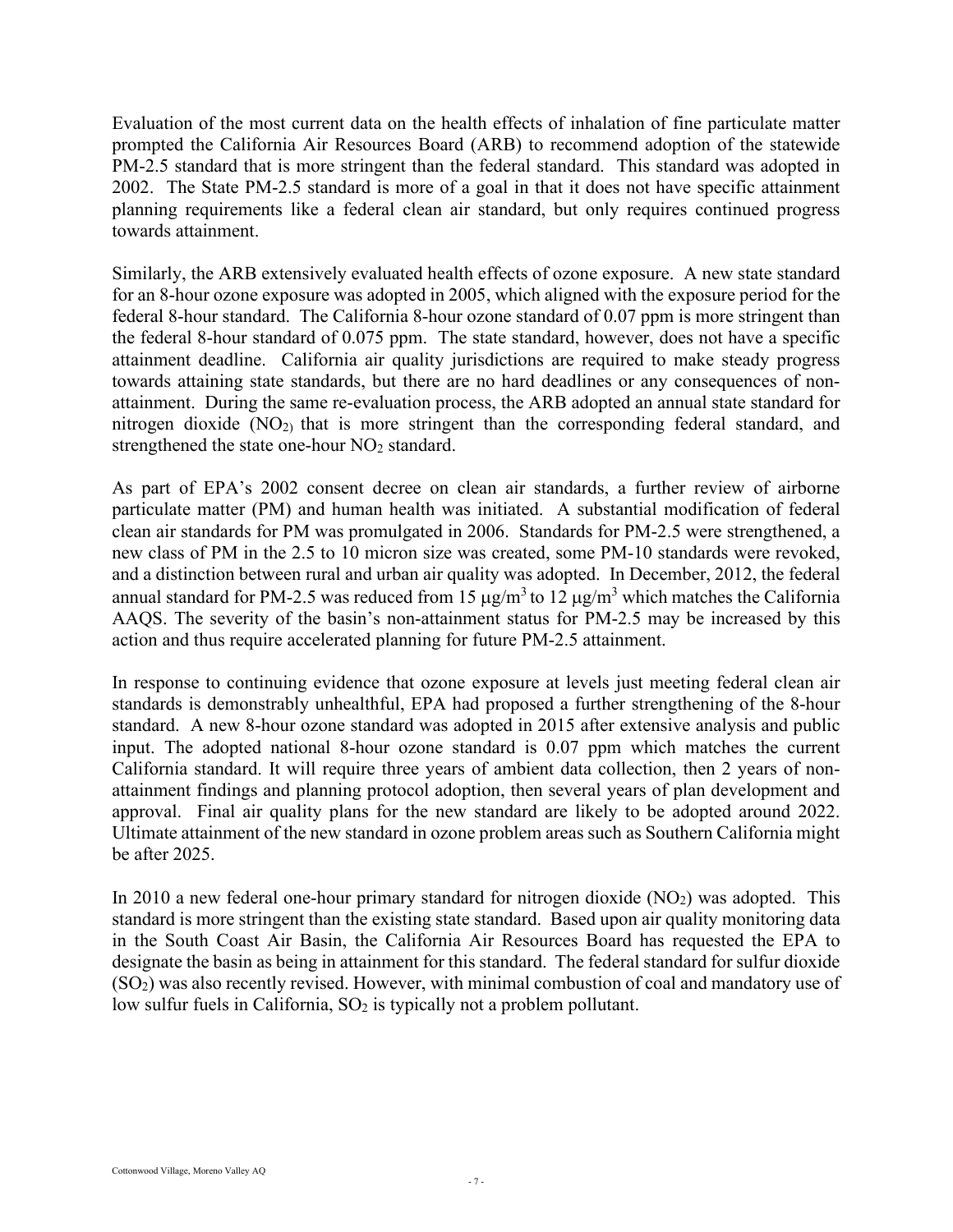#### **BASELINE AIR QUALITY**

There are no baseline air quality data available directly from the proposed project site. Long-term air quality monitoring for ozone, nitrogen oxides, and 10-micron diameter particulate matter (PM-10) is carried out by the South Coast Air Quality Management District (SCAQMD) at Perris, but the closest data resource for some gaseous and/or particulate species is in Riverside. Table 3 summarizes the last four years of currently available monitoring data from the SCAQMD.

- a. Photochemical smog (ozone) levels occasionally exceed standards. The 8-hour state ozone standard has been exceeded 18 percent of all days, the 1-hour state standard has been exceeded 8 percent of all days. The 8-hour federal standard has been exceeded 11 percent of all days in the past four years. While ozone levels are still high, they are much lower than 10 to 20 years ago. Attainment of all clean air standards in the project vicinity is not likely to occur soon, but the severity and frequency of violations is expected to continue to slowly decline during the current decade.
- **b.** Carbon monoxide measurements at the Riverside Rubidoux station fluctuate but the maximum 8-hour CO levels at the closest air monitoring station are less than the 25 percent of their most stringent standards because of continued vehicular improvements. These data suggest that baseline CO levels in the project area are generally healthful and can accommodate a reasonable level of additional traffic emissions before any adverse air quality effects would be expected.
- c. Respirable dust (PM-10) levels exceed the state standard on approximately 9 percent of measurement days, but the less stringent federal PM-10 standard has not been violated once for the same period. Particulate levels have traditionally been high in Riverside County because of agricultural activities, dry soil conditions and upwind industrial development.
- d. A substantial fraction of PM-10 is comprised of ultra-small diameter particulates capable of being inhaled into deep lung tissue (PM-2.5). Slightly more than one percent of all days exceeded the current national 24-hour standard of 35  $\mu$ g/m<sup>3</sup> from 2016-2019. However, both the frequency of violations of particulate standards, as well as high percentage of PM-2.5, are air quality concerns in the project area.

Although complete attainment of every clean air standard is not yet imminent, extrapolation of the steady improvement trend suggests that such attainment could occur within the reasonably near future.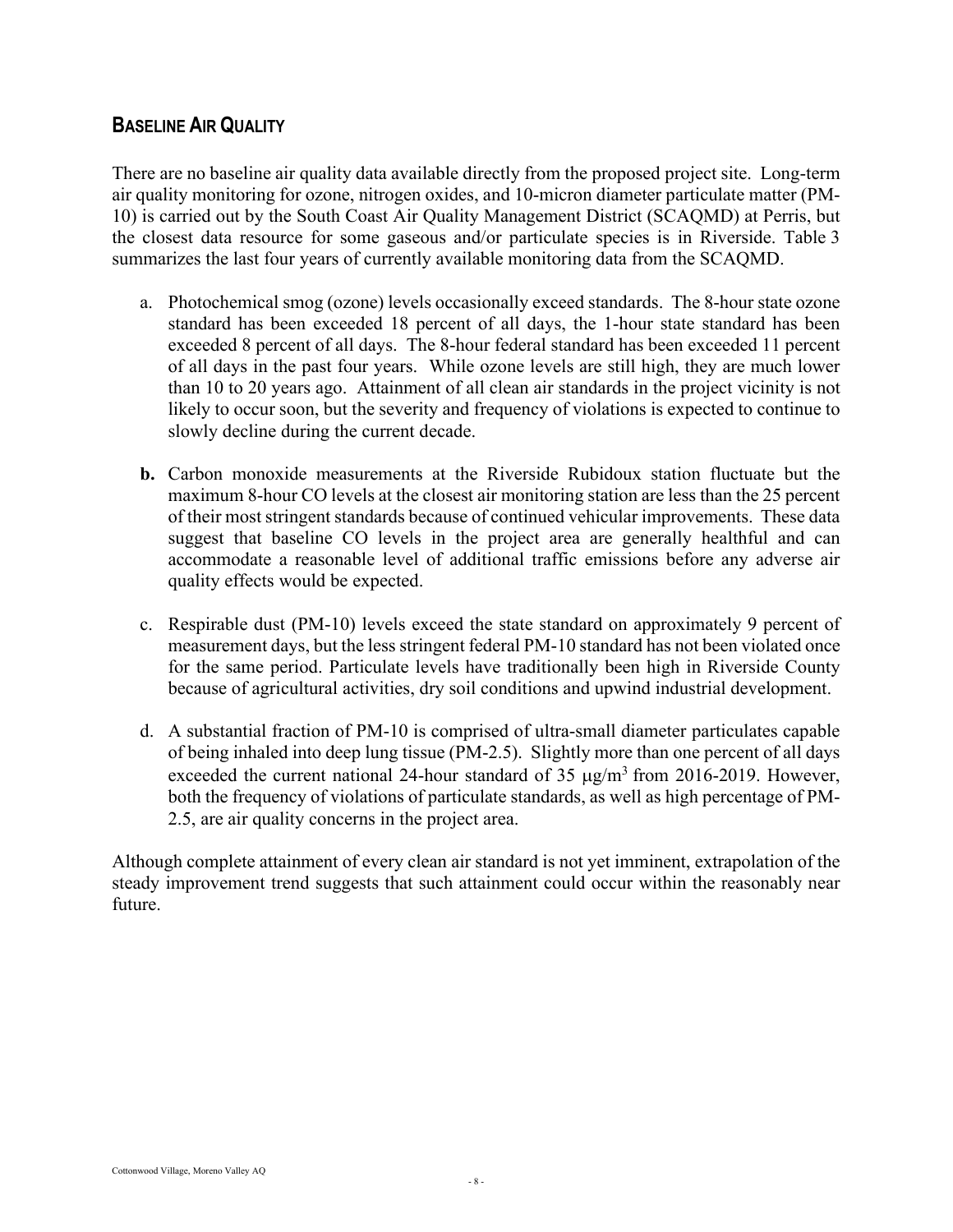#### **Table 3**

#### **Air Quality Monitoring Summary (2016-2019) (Number of Days Standards Were Exceeded, and Maximum Levels During Such Violations) (Entries shown as ratios = samples exceeding standard/samples taken)**

| Pollutant/Standard                       | 2016             | 2017             | 2018           | 2019           |
|------------------------------------------|------------------|------------------|----------------|----------------|
| Ozone                                    |                  |                  |                |                |
| 1-Hour $> 0.09$ ppm (S)                  | 23               | 33               | 31             | 26             |
| 8-Hour $> 0.07$ ppm (S)                  | 55               | 80               | 67             | 64             |
| 8- Hour $> 0.075$ ppm (F)                | 30               | 52               | 47             | 38             |
| Max. 1-Hour Conc. (ppm)                  | 0.131            | 0.120            | 0.117          | 0.118          |
| Max. 8-Hour Conc. (ppm)                  | 0.098            | 0.105            | 0.103          | 0.095          |
| <b>Carbon Monoxide</b>                   |                  |                  |                |                |
| 1-Hour $> 20$ . ppm (S)                  | $\boldsymbol{0}$ | $\boldsymbol{0}$ | $\overline{0}$ | $\theta$       |
| 1-Hour $>$ 9. ppm $(S, F)$               | $\overline{0}$   | $\overline{0}$   | $\overline{0}$ | $\overline{0}$ |
| Max 8-Hour Conc. (ppm)                   | 1.4              | 1.7              | 2.0            | 1.2            |
| <b>Nitrogen Dioxide</b>                  |                  |                  |                |                |
| 1-Hour $> 0.18$ ppm (S)                  | $\boldsymbol{0}$ | $\overline{0}$   | $\theta$       | $\theta$       |
| Max. 1-Hour Conc. (ppm)                  | 0.064            | 0.063            | 0.055          | 0.056          |
| <b>Inhalable Particulates (PM-10)</b>    |                  |                  |                |                |
| 24-Hour $> 50 \mu g/m^3$ (S)             | 5/57             | 11/59            | 3/60           | 4/61           |
| 24-Hour > 150 $\mu$ g/m <sup>3</sup> (F) | 0/57             | 0/59             | 0/60           | 0/61           |
| Max. 24-Hr. Conc. $(\mu g/m^3)$          | 76.              | 75.              | 64.            | 97.            |
| <b>Ultra-Fine Particulates (PM-2.5)</b>  |                  |                  |                |                |
| 24-Hour > 35 $\mu$ g/m <sup>3</sup> (F)  | 4/357            | 6/353            | 2/354          | 4/352          |
| Max. 24-Hr. Conc. $(\mu g/m^3)$          | 39.1             | 50.3             | 64.8           | 46.7           |

S=State Standard F=Federal Standard

Source: South Coast AQMD Perris Air Monitoring Station- Ozone and PM-10 Rubidoux Air Monitoring Station – Carbon Monoxide, Nitrogen Dioxide and PM-2.5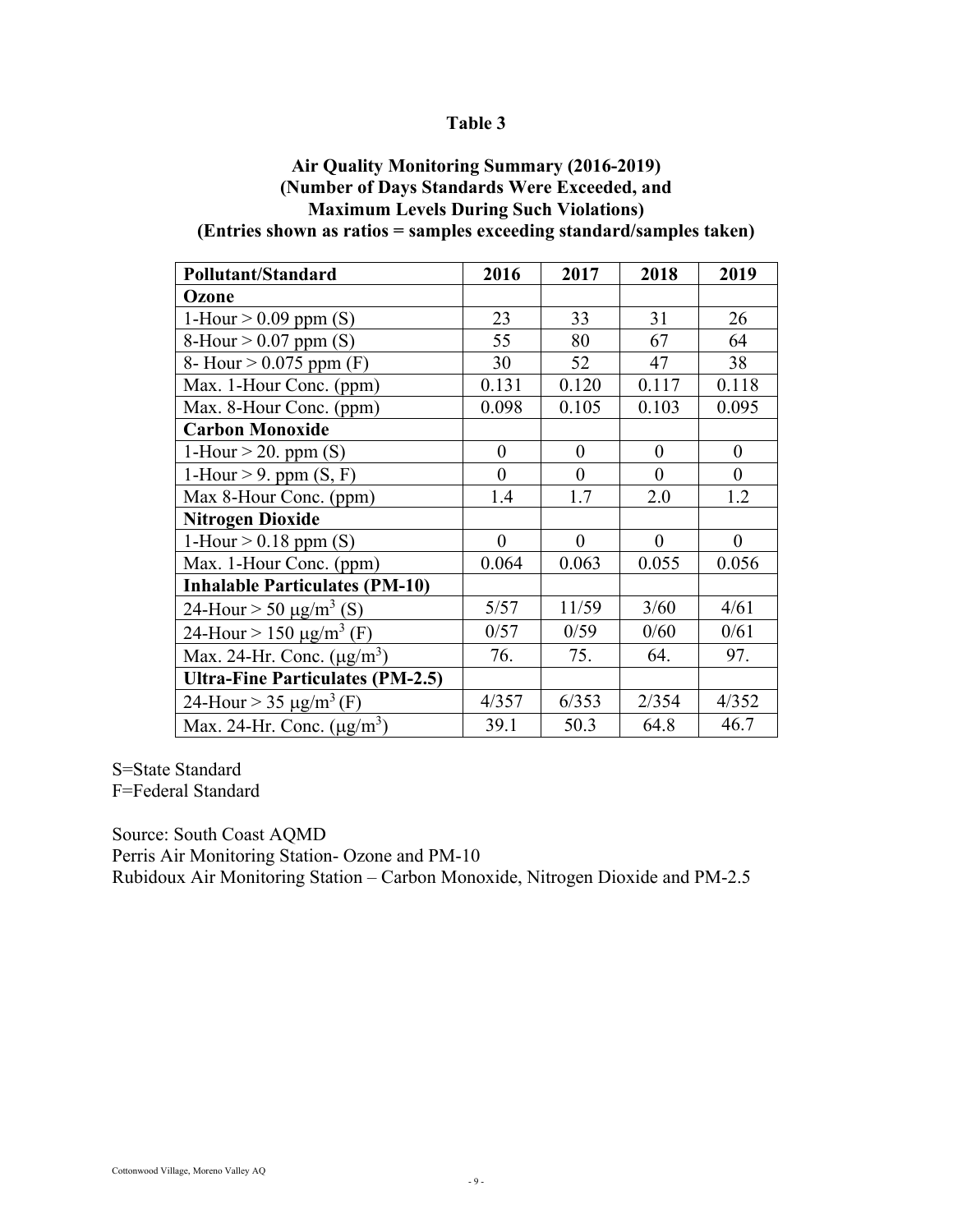### **AIR QUALITY PLANNING**

The Federal Clean Air Act (1977 Amendments) required that designated agencies in any area of the nation not meeting national clean air standards must prepare a plan demonstrating the steps that would bring the area into compliance with all national standards. The SCAB could not meet the deadlines for ozone, nitrogen dioxide, carbon monoxide, or PM-10. In the SCAB, the agencies designated by the governor to develop regional air quality plans are the SCAQMD and the Southern California Association of Governments (SCAG). The two agencies first adopted an Air Quality Management Plan (AQMP) in 1979 and revised it several times as earlier attainment forecasts were shown to be overly optimistic.

The 1990 Federal Clean Air Act Amendment (CAAA) required that all states with air-sheds with "serious" or worse ozone problems submit a revision to the State Implementation Plan (SIP). Amendments to the SIP have been proposed, revised and approved over the past decade. The most current regional attainment emissions forecast for ozone precursors (ROG and NOx) and for carbon monoxide (CO) and for particulate matter are shown in Table 4. Substantial reductions in emissions of ROG, NOx and CO are forecast to continue throughout the next several decades. Unless new particulate control programs are implemented, PM-10 and PM-2.5 are forecast to slightly increase.

The Air Quality Management District (AQMD) adopted an updated clean air "blueprint" in August 2003. The 2003 Air Quality Management Plan (AQMP) was approved by the EPA in 2004. The AQMP outlined the air pollution measures needed to meet federal health-based standards for ozone by 2010 and for particulates (PM-10) by 2006. The 2003 AQMP was based upon the federal onehour ozone standard which was revoked late in 2005 and replaced by an 8-hour federal standard. Because of the revocation of the hourly standard, a new air quality planning cycle was initiated.

With re-designation of the air basin as non-attainment for the 8-hour ozone standard, a new attainment plan was developed. This plan shifted most of the one-hour ozone standard attainment strategies to the 8-hour standard. As previously noted, the attainment date was to "slip" from 2010 to 2021. The updated attainment plan also includes strategies for ultimately meeting the federal PM-2.5 standard.

Because projected attainment by 2021 required control technologies that did not exist yet, the SCAQMD requested a voluntary "bump-up" from a "severe non-attainment" area to an "extreme non-attainment" designation for ozone. The extreme designation was to allow a longer time period for these technologies to develop. If attainment cannot be demonstrated within the specified deadline without relying on "black-box" measures, EPA would have been required to impose sanctions on the region had the bump-up request not been approved. In April 2010, the EPA approved the change in the non-attainment designation from "severe-17" to "extreme." This reclassification set a later attainment deadline (2024), but also required the air basin to adopt even more stringent emissions controls.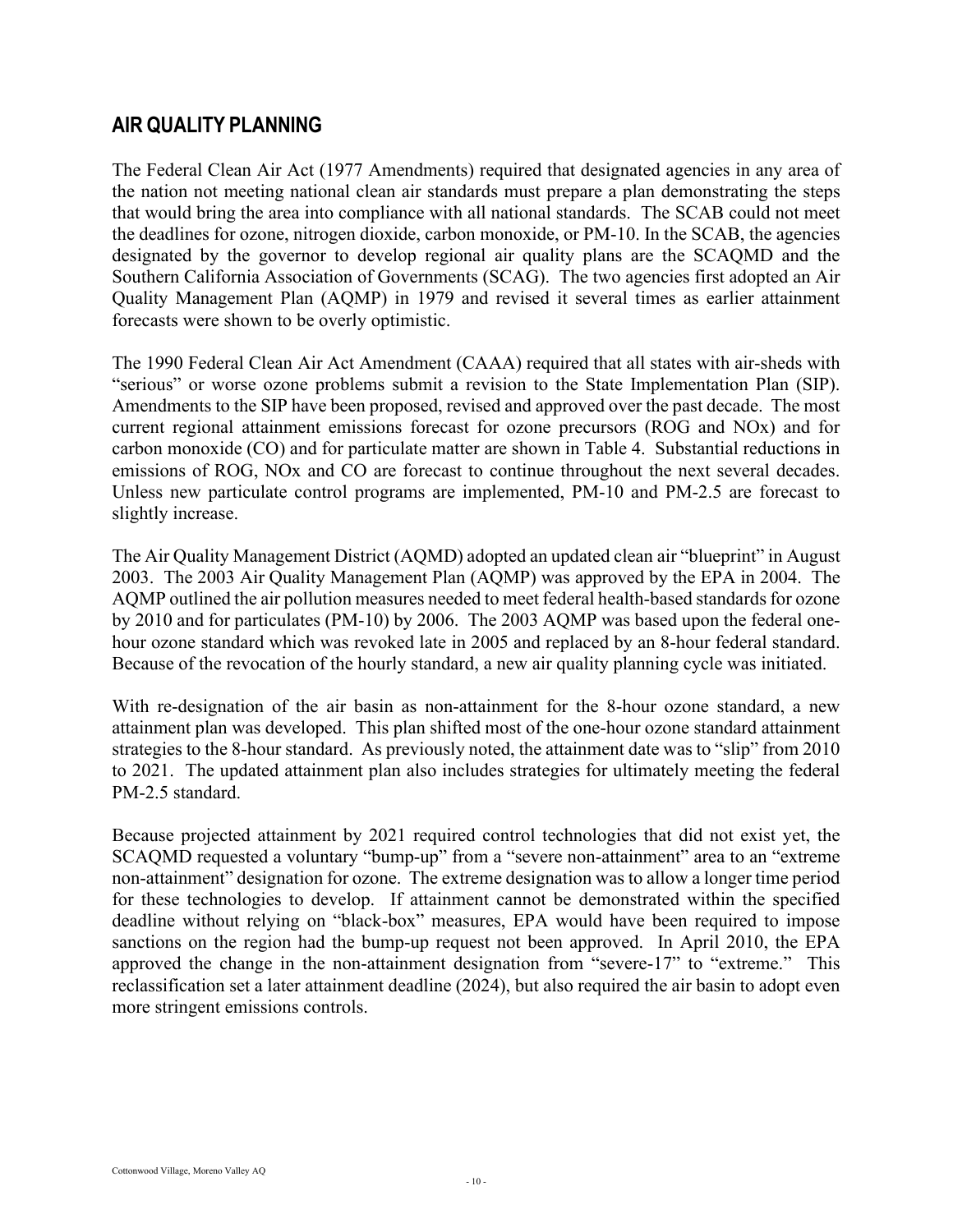| Pollutant    | 2020 <sup>b</sup> | $2025^{\rm b}$ | 2030 <sup>b</sup> |
|--------------|-------------------|----------------|-------------------|
| <b>NOx</b>   | 289               | 266            | 257               |
| <b>VOC</b>   | 393               | 393            | 391               |
| <b>PM-10</b> | 165               | 170            | 172               |
| $PM-2.5$     | 68                | 70             | 71                |

**Table 4 South Coast Air Basin Emissions Forecasts (Emissions in tons/day)**

a 2015 Base Year.

<sup>b</sup>With current emissions reduction programs and adopted growth forecasts. Source: California Air Resources Board, 2013 Almanac of Air Quality

In other air quality attainment plan reviews, EPA had disapproved part of the SCAB PM-2.5 attainment plan included in the AQMP. EPA stated that the current attainment plan relied on PM-2.5 control regulations that had not yet been approved or implemented. It was expected that a number of rules that were pending approval would remove the identified deficiencies. If these issues were not resolved within the next several years, federal funding sanctions for transportation projects could result. The 2012 AQMP included in the current California State Implementation Plan (SIP) was expected to remedy identified PM-2.5 planning deficiencies.

The federal Clean Air Act requires that non-attainment air basins have EPA approved attainment plans in place. This requirement includes the federal one-hour ozone standard even though that standard was revoked almost ten years ago. There was no approved attainment plan for the onehour federal standard at the time of revocation. Through a legal quirk, the SCAQMD is now required to develop an AQMP for the long since revoked one-hour federal ozone standard. Because the current SIP for the basin contains a number of control measures for the 8-hour ozone standard that are equally effective for one-hour levels, the 2012 AQMP was believed to satisfy hourly attainment planning requirements.

AQMPs are required to be updated every three years. The 2012 AQMP was adopted in early 2013. An updated AQMP was required for completion in 2016. The 2016 AQMP was adopted by the SCAQMD Board in March, 2017, and has been submitted the California Air Resources Board for forwarding to the EPA. The 2016 AQMP acknowledges that motor vehicle emissions have been effectively controlled and that reductions in NOx, the continuing ozone problem pollutant, may need to come from major stationary sources (power plants, refineries, landfill flares, etc.) . The current attainment deadlines for all federal non-attainment pollutants are now as follows:

| 8-hour ozone (70 ppb)                      | 2032                      |
|--------------------------------------------|---------------------------|
| Annual PM-2.5 (12 $\mu$ g/m <sup>3</sup> ) | 2025                      |
| 8-hour ozone (75 ppb)                      | 2024 (old standard)       |
| 1-hour ozone $(120$ ppb)                   | 2023 (rescinded standard) |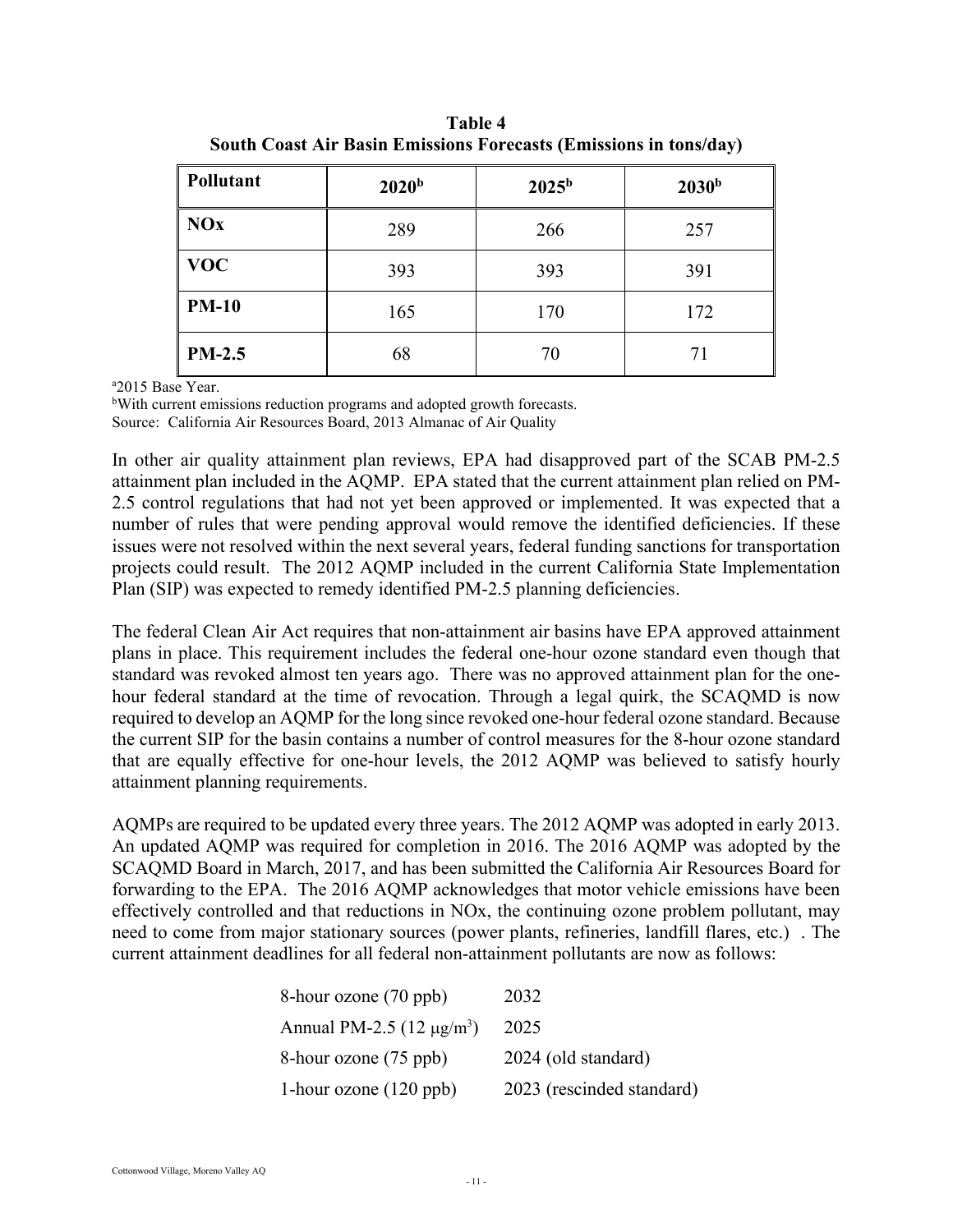#### 24-hour PM-2.5  $(35 \mu g/m^3)$ ) 2019

The key challenge is that NOx emission levels, as a critical ozone precursor pollutant, are forecast to continue to exceed the levels that would allow the above deadlines to be met. Unless additional stringent NOx control measures are adopted and implemented, ozone attainment goals may not be met.

The South Coast AQMD has initiated the development of the 2022 AQMP but it is still in development. The proposed project does not relate to the AQMP in that there are no specific air quality programs or regulations governing residential projects. Conformity with adopted plans, forecasts and programs relative to population, housing, employment and land use is the primary yardstick by which impact significance of planned growth is determined. The SCAQMD, however, while acknowledging that the AQMP is a growth-accommodating document, does not favor designating regional impacts as less-than-significant just because the proposed development is consistent with regional growth projections. Air quality impact significance for the proposed project has therefore been analyzed on a project-specific basis.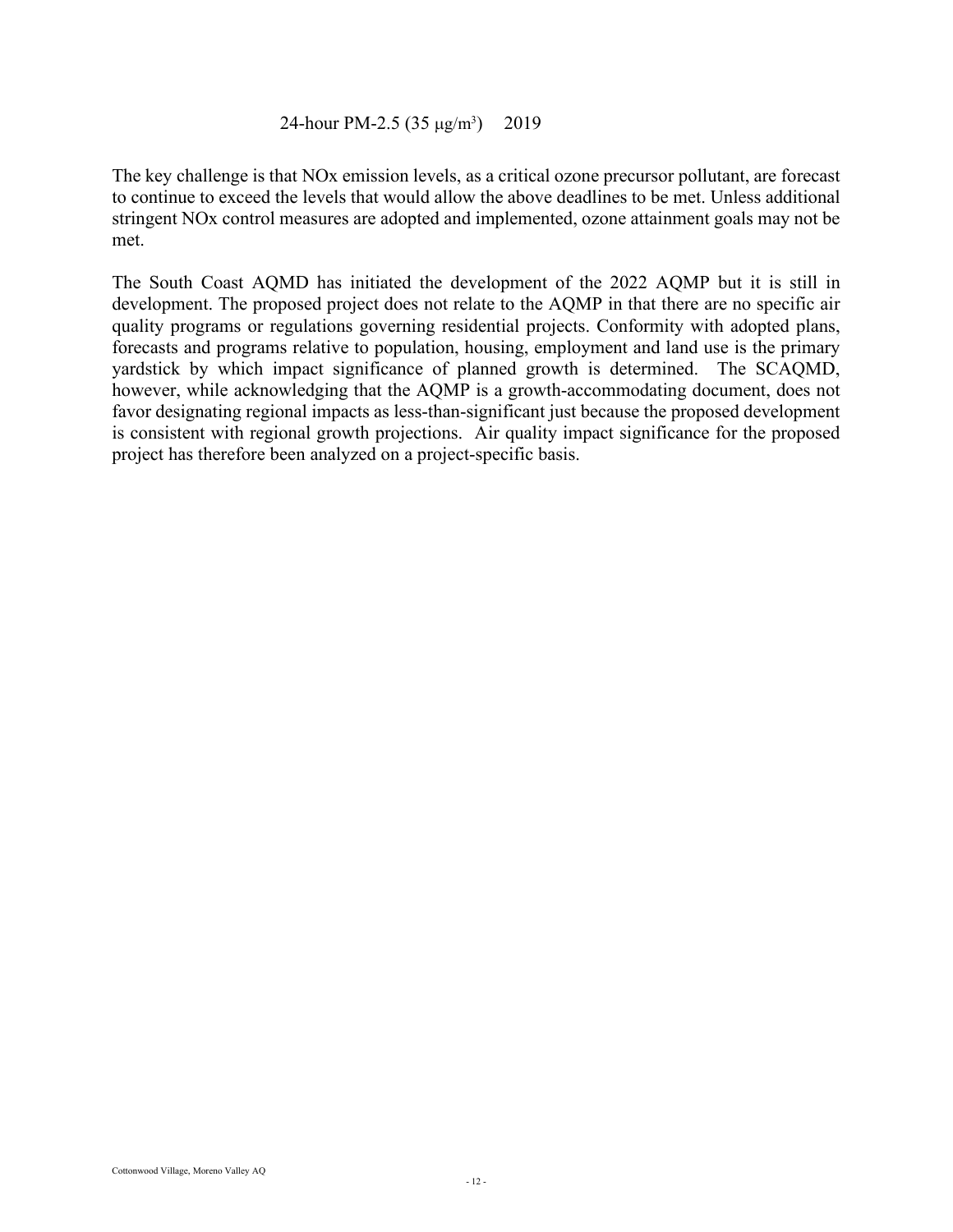# **AIR QUALITY IMPACT**

### **STANDARDS OF SIGNIFICANCE**

Air quality impacts are considered "significant" if they cause clean air standards to be violated where they are currently met, or if they "substantially" contribute to an existing violation of standards. Any substantial emissions of air contaminants for which there is no safe exposure, or nuisance emissions such as dust or odors, would also be considered a significant impact.

Appendix G of the California CEQA Guidelines offers the following four tests of air quality impact significance. A project would have a potentially significant impact if it:

- a. Conflicts with or obstructs implementation of the applicable air quality plan.
- b. Results in a cumulatively considerable net increase of any criteria pollutants for which the project region is non-attainment under an applicable federal or state ambient air quality standard.
- c. Exposes sensitive receptors to substantial pollutant concentrations.
- d. Creates objectionable odors affecting a substantial number of people.

#### **Primary Pollutants**

Air quality impacts generally occur on two scales of motion. Near an individual source of emissions or a collection of sources such as a crowded intersection or parking lot, levels of those pollutants that are emitted in their already unhealthful form will be highest. Carbon monoxide (CO) is an example of such a pollutant. Primary pollutant impacts can generally be evaluated directly in comparison to appropriate clean air standards. Violations of these standards where they are currently met, or a measurable worsening of an existing or future violation, would be considered a significant impact. Many particulates, especially fugitive dust emissions, are also primary pollutants. Because of the non-attainment status of the South Coast Air Basin (SCAB) for PM-10, an aggressive dust control program is required to control fugitive dust during project construction.

#### **Secondary Pollutants**

Many pollutants, however, require time to transform from a more benign form to a more unhealthful contaminant. Their impact occurs regionally far from the source. Their incremental regional impact is minute on an individual basis and cannot be quantified except through complex photochemical computer models. Analysis of significance of such emissions is based upon a specified amount of emissions (pounds, tons, etc.) even though there is no way to translate those emissions directly into a corresponding ambient air quality impact.

Because of the chemical complexity of primary versus secondary pollutants, the SCAQMD has designated significant emissions levels as surrogates for evaluating regional air quality impact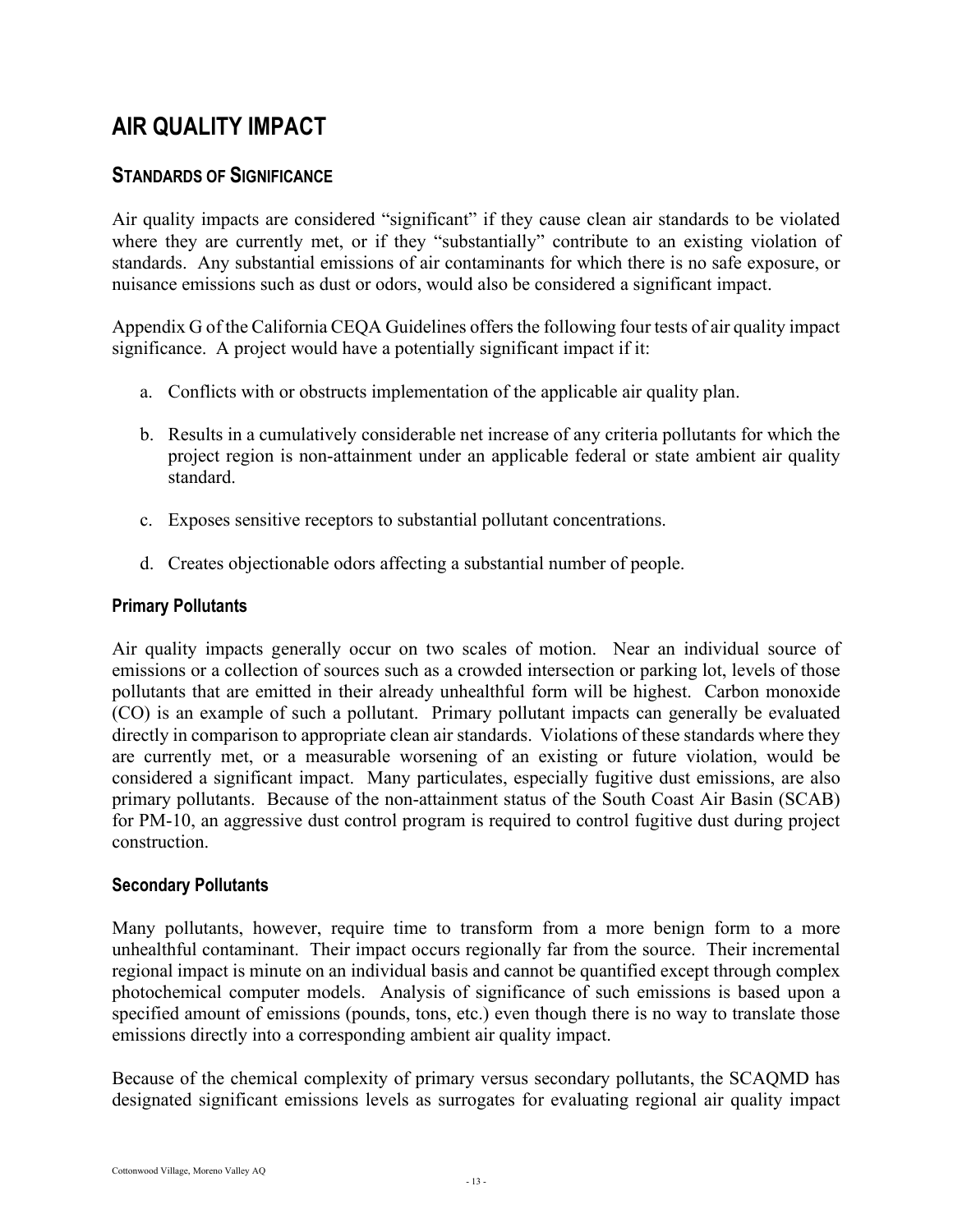significance independent of chemical transformation processes. Projects with daily emissions that exceed any of the following emission thresholds are recommended by the SCAQMD to be considered significant under CEQA guidelines.

| <b>Daily Emissions Thresholds</b> |                     |                   |  |  |  |  |
|-----------------------------------|---------------------|-------------------|--|--|--|--|
| <b>Pollutant</b>                  | <b>Construction</b> | <b>Operations</b> |  |  |  |  |
| <b>ROG</b>                        | 75                  | 55                |  |  |  |  |
| NOx                               | 100                 | 55                |  |  |  |  |
| CO                                | 550                 | 550               |  |  |  |  |
| $PM-10$                           | 150                 | 150               |  |  |  |  |
| PM-2.5                            | 55                  | 55                |  |  |  |  |
| SOX                               | 150                 | 150               |  |  |  |  |
| Lead                              |                     |                   |  |  |  |  |

| Table 5                           |  |
|-----------------------------------|--|
| <b>Daily Emissions Thresholds</b> |  |
|                                   |  |

Source: SCAQMD CEQA Air Quality Handbook, November, 1993 Rev.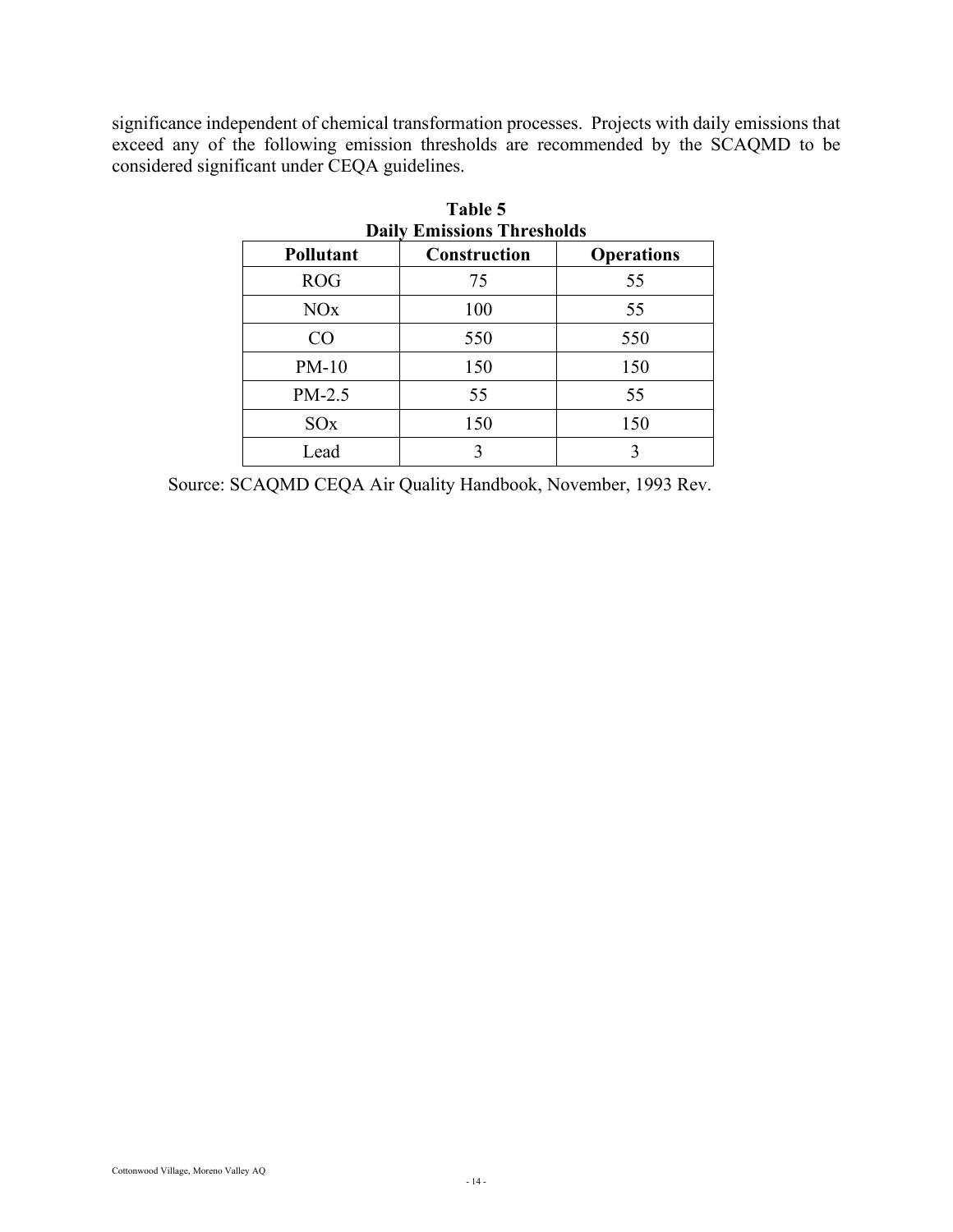#### **CONSTRUCTION ACTIVITY IMPACTS**

CalEEMod was developed by the SCAQMD to provide a model by which to calculate both construction emissions and operational emissions from a variety of land use projects. It calculates both the daily maximum and annual average emissions for criteria pollutants as well as total or annual greenhouse gas (GHG) emissions.

The project site is located north of Cottonwood Avenue and east of Perris Boulevard in the City of Moreno Valley and proposes 92 multifamily dwellings. The site is currently vacant and is anticipated to require 1,265 CY or earthwork import from a 5-mile one-way trip distance.

Estimated construction emissions were modeled using CalEEMod2016.3.2 to identify maximum daily emissions for each pollutant during project construction. Construction was modeled in CalEEMod2016.3.2 using default construction equipment and schedule for a project of this size as shown in Table 6.

| <b>Phase Name and Duration</b> | Equipment                                        |  |  |
|--------------------------------|--------------------------------------------------|--|--|
|                                | 1 Grader                                         |  |  |
| Grading (20 days)              | 1 Excavator                                      |  |  |
| 1,265 CY earthworks import.    | 1 Dozer                                          |  |  |
|                                | 3 Loader/Backhoes                                |  |  |
|                                | 1 Crane                                          |  |  |
|                                | 1 Generator Set<br>3 Loader/Backhoes<br>1 Welder |  |  |
| Construction (230 days)        |                                                  |  |  |
|                                |                                                  |  |  |
|                                | 3 Forklifts                                      |  |  |
|                                | 2 Pavers                                         |  |  |
| Paving (20 days)               | 2 Paving Equipment                               |  |  |
|                                | 2 Rollers                                        |  |  |

#### **Table 6 Construction Activity Equipment Fleet**

Utilizing the indicated equipment fleet and durations shown in Table 6 the following worst-case daily construction emissions are calculated by CalEEMod and are listed in Table 7.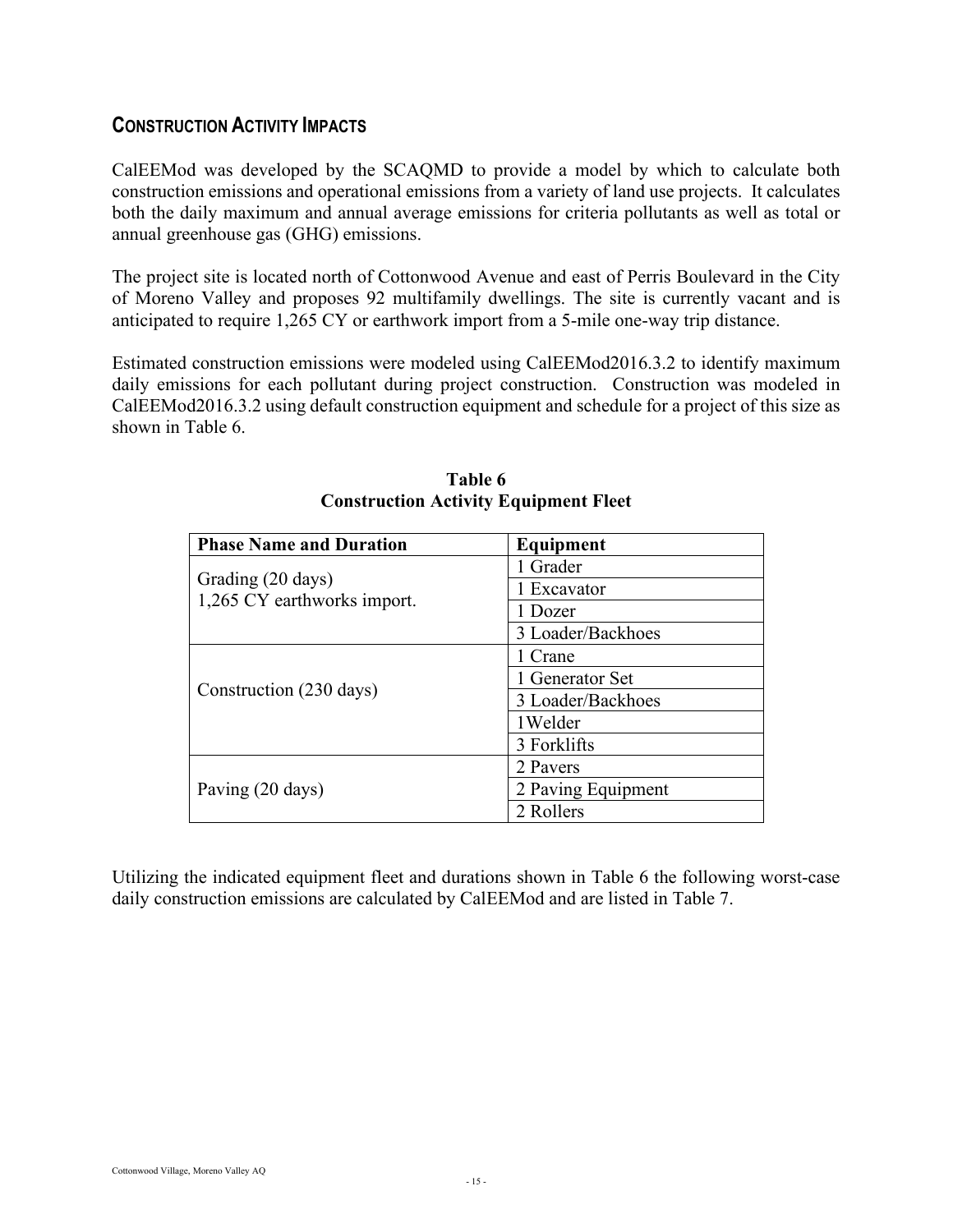| <b>Maximal Construction</b><br><b>Emissions</b> | <b>ROG</b> | NOx  | CO   | SO <sub>2</sub> | <b>PM-10</b> | $PM-2.5$ |
|-------------------------------------------------|------------|------|------|-----------------|--------------|----------|
| 2022                                            | <u>າ</u> 1 | 22.2 | 19.6 | 0.0             | 37           |          |
| 2023                                            | 29.6       | 15.7 | 19.2 | 0.0             |              | 0.9      |
| <b>SCAQMD Thresholds</b>                        | 75         | 100  | 550  | 150             | 150          |          |

**Table 7 Construction Activity Emissions Maximum Daily Emissions (pounds/day)**

Peak daily construction activity emissions are estimated be below SCAQMD CEQA thresholds without the need for added mitigation. Emissions assume required the mandatory watering of exposed dirt surfaces three times daily during grading per the SCAQMD Rule 403.

Construction equipment exhaust contains carcinogenic compounds within the diesel exhaust particulates. The toxicity of diesel exhaust is evaluated relative to a 24-hour per day, 365 days per year, 70-year lifetime exposure. The SCAQMD does not generally require the analysis of construction-related diesel emissions relative to health risk due to the short period for which the majority of diesel exhaust would occur. Health risk analyses are typically assessed over a 9-, 30-, or 70-year timeframe and not over a relatively brief construction period due to the lack of health risk associated with such a brief exposure.

#### **LOCALIZED SIGNIFICANCE THRESHOLDS**

The SCAQMD has developed analysis parameters to evaluate ambient air quality on a local level in addition to the more regional emissions-based thresholds of significance. These analysis elements are called Localized Significance Thresholds (LSTs). LSTs were developed in response to Governing Board's Environmental Justice Enhancement Initiative 1-4 and the LST methodology was provisionally adopted in October 2003 and formally approved by SCAQMD's Mobile Source Committee in February 2005.

Use of an LST analysis for a project is optional. For the proposed project, the primary source of possible LST impact would be during construction. LSTs are applicable for a sensitive receptor where it is possible that an individual could remain for 24 hours such as a residence, hospital or convalescent facility.

LSTs are only applicable to the following criteria pollutants: oxides of nitrogen (NOx), carbon monoxide (CO), and particulate matter (PM-10 and PM-2.5). LSTs represent the maximum emissions from a project that are not expected to cause or contribute to an exceedance of the most stringent applicable federal or state ambient air quality standard, and are developed based on the ambient concentrations of that pollutant for each source receptor area and distance to the nearest sensitive receptor.

LST screening tables are available for 25, 50, 100, 200 and 500 meter source-receptor distances. For this project, there are adjacent residences such that the most conservative 25-meter distance was modeled.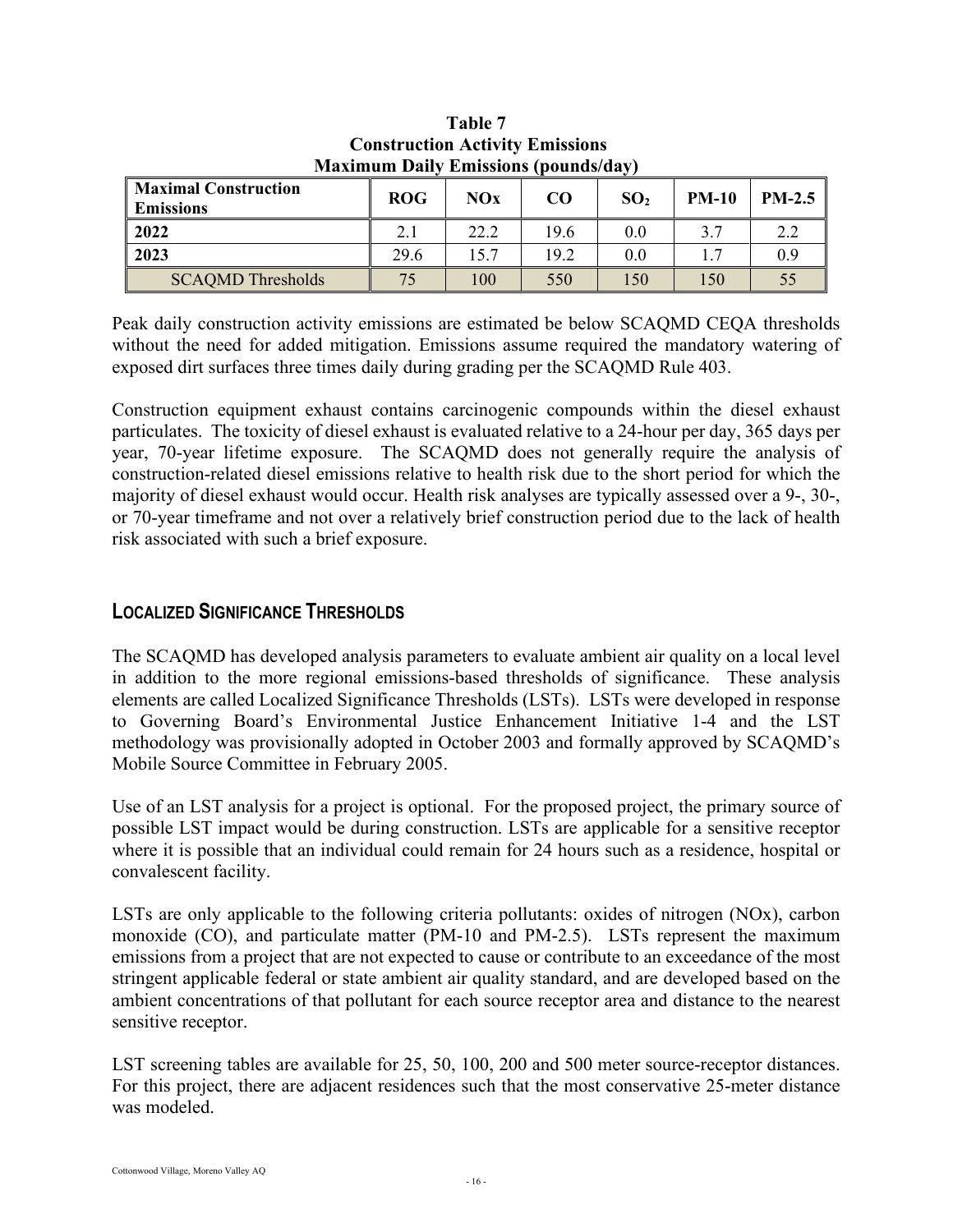LST pollutant screening level concentration data is currently published for 1, 2 and 5 acre sites for varying distances. For this project, the most stringent thresholds for a 1-acre site were applied.

The following thresholds and emissions in Table 8 are therefore determined (pounds per day):

| <b>LST and Project Emissions (pounds/day)</b>       |                 |     |              |          |  |  |
|-----------------------------------------------------|-----------------|-----|--------------|----------|--|--|
| <b>LST</b> 1 acre/25 meters<br><b>Perris Valley</b> | CO <sub>0</sub> | NOx | <b>PM-10</b> | $PM-2.5$ |  |  |
| <b>LST Thresholds</b>                               | 602             | 118 |              |          |  |  |
| <b>Max On-Site Emissions</b>                        |                 |     |              |          |  |  |
| 2022                                                | 20              |     |              |          |  |  |
| 2023                                                | 19              |     |              |          |  |  |

**Table 8**

CalEEMod Output in Appendix

LSTs were compared to the maximum daily construction activities. As seen in Table 8, with required dust suppression, mitigated emissions meet the LST for construction thresholds. LST impacts are less-than-significant.

#### **OPERATIONAL IMPACTS**

The proposed residential uses will generate 674 daily trip-ends per the traffic study prepared for this project. Operational emissions were calculated using CalEEMod2016.3.2 for an assumed full occupancy year of 2023. The operational impacts are shown in Table 9.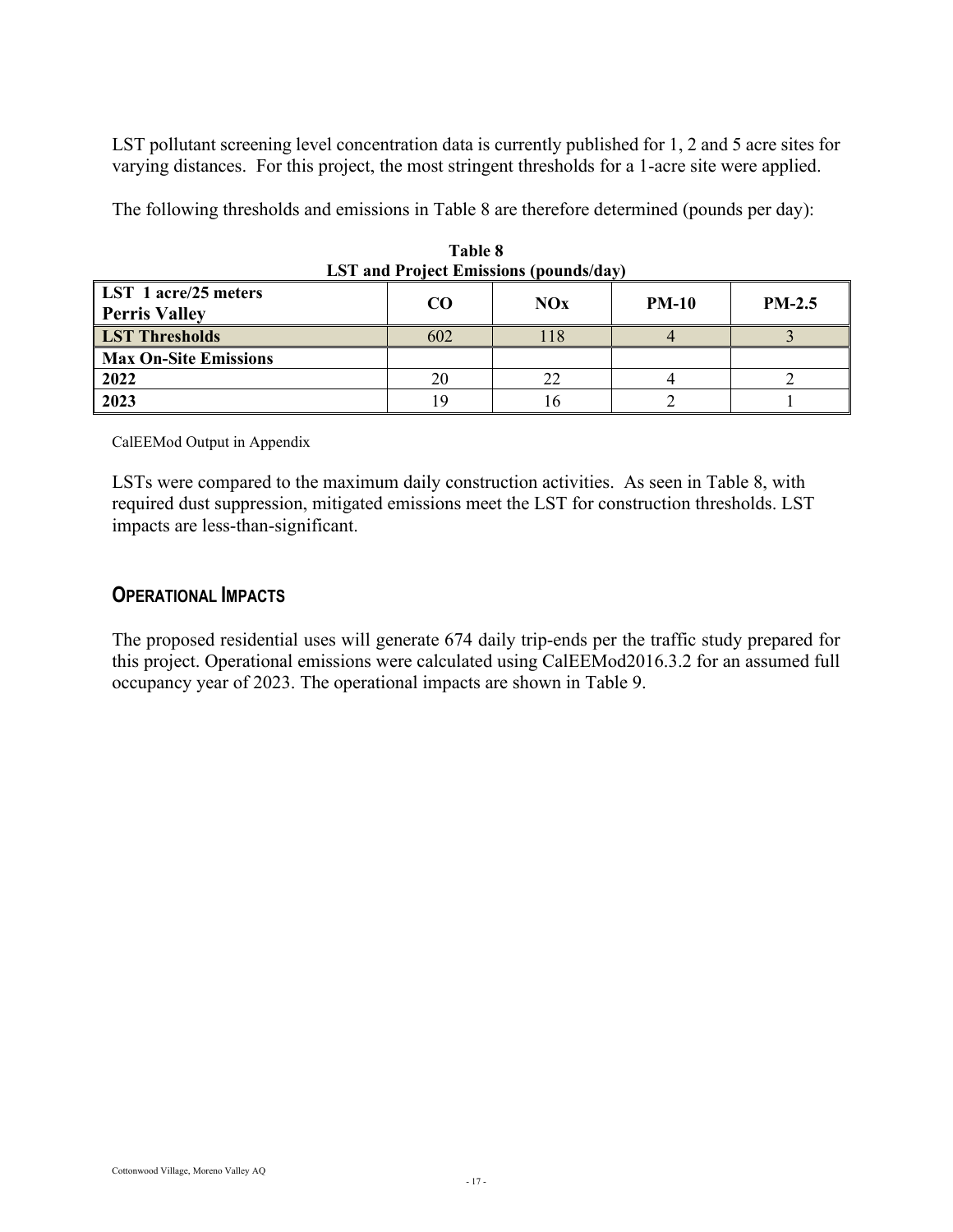|                           | <b>Operational Emissions (lbs/day)</b> |     |      |                 |              |               |
|---------------------------|----------------------------------------|-----|------|-----------------|--------------|---------------|
| <b>Source</b>             | <b>ROG</b>                             | NOx | CO   | SO <sub>2</sub> | <b>PM-10</b> | <b>PM-2.5</b> |
| Area*                     | 2.4                                    | 1.5 | 8.2  | 0.0             | 0.2          | 0.2           |
| Energy                    | 0.1                                    | 0.5 | 0.2  | 0.0             | 0.0          | 0.0           |
| Mobile                    | 0.2                                    | 6.0 | 15.7 | 0.1             | 4.9          | 1.3           |
| <b>Total</b>              | 3.6                                    | 8.0 | 21.7 | 0.1             | 5.1          | 1.5           |
| <b>SCAQMD</b>             | 55                                     | 55  | 550  | 150             | 150          | 55            |
| Threshold                 |                                        |     |      |                 |              |               |
| <b>Exceeds Threshold?</b> | No                                     | No  | No   | No              | No           | No            |

**Table 9 Proposed Uses Daily Operational Impacts**

\*assumes use of gas hearths if any (not wood burning) Source: CalEEMod Output in Appendix

As shown, operational emissions will not exceed applicable SCAQMD operational emissions CEQA thresholds of significance.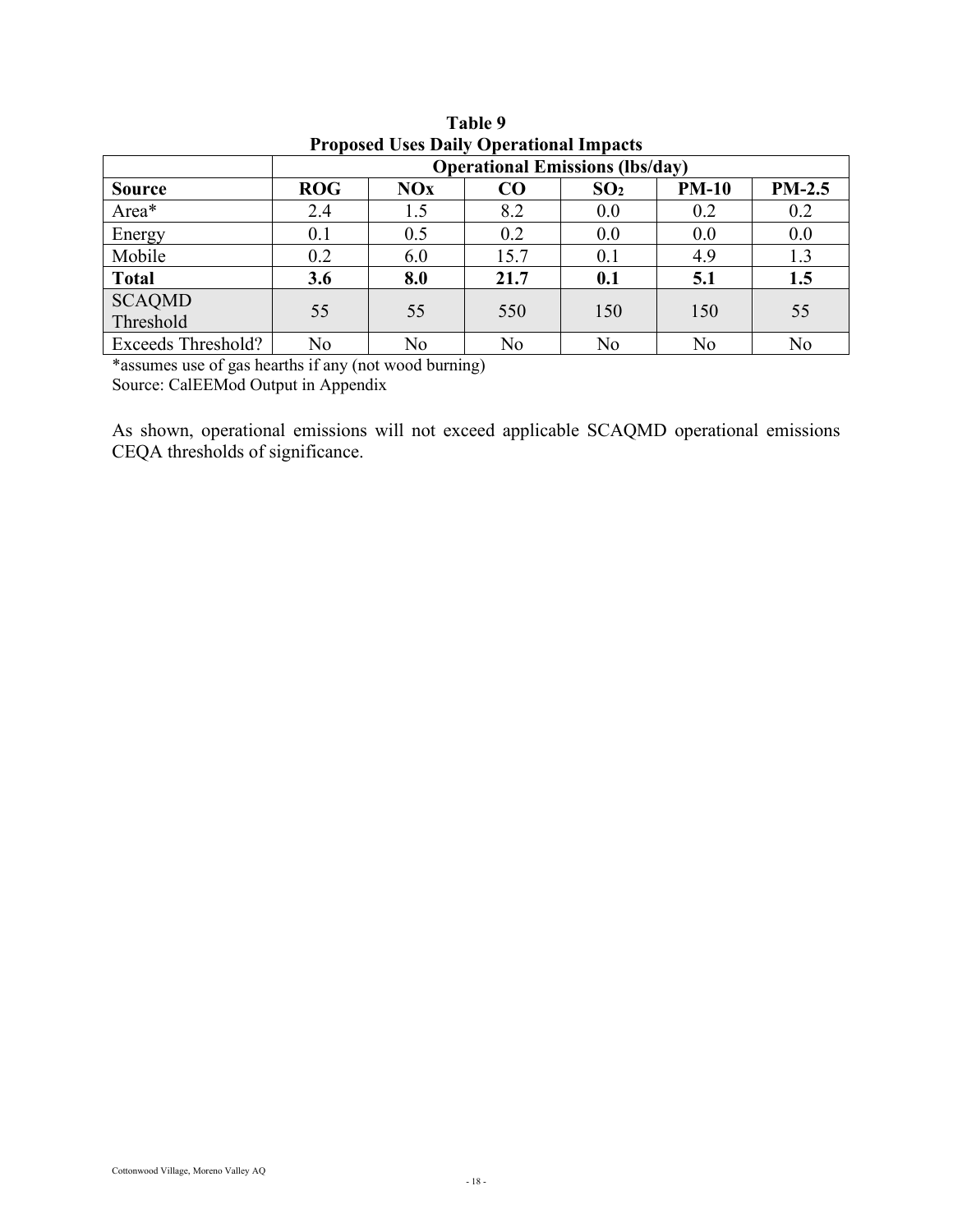# **CONSTRUCTION EMISSIONS MINIMIZATION**

Construction activities are not anticipated to cause dust emissions to exceed SCAQMD CEQA thresholds. Nevertheless, emissions minimization through enhanced dust control measures is recommended for use because of the non-attainment status of the air and proximity of sensitive uses. Recommended measures include:

#### **Fugitive Dust Control**

- Apply soil stabilizers or moisten inactive areas.
- Water exposed surfaces as needed to avoid visible dust leaving the construction site (typically 2-3 times/day).
- Cover all stock piles with tarps at the end of each day or as needed.
- Provide water spray during loading and unloading of earthen materials.
- Minimize in-out traffic from construction zone
- Cover all trucks hauling dirt, sand, or loose material and require all trucks to maintain at least two feet of freeboard
- Sweep streets daily if visible soil material is carried out from the construction site

Similarly, ozone precursor emissions (ROG and NOx) are calculated to be below SCAQMD CEQA thresholds. However, because of the regional non-attainment for photochemical smog, the use of reasonably available control measures for diesel exhaust is recommended. Combustion emissions control options include:

#### **Exhaust Emissions Control**

- Utilize well-tuned off-road construction equipment.
- Establish a preference for contractors using Tier 3 or better rated heavy equipment.
- Enforce 5-minute idling limits for both on-road trucks and off-road equipment.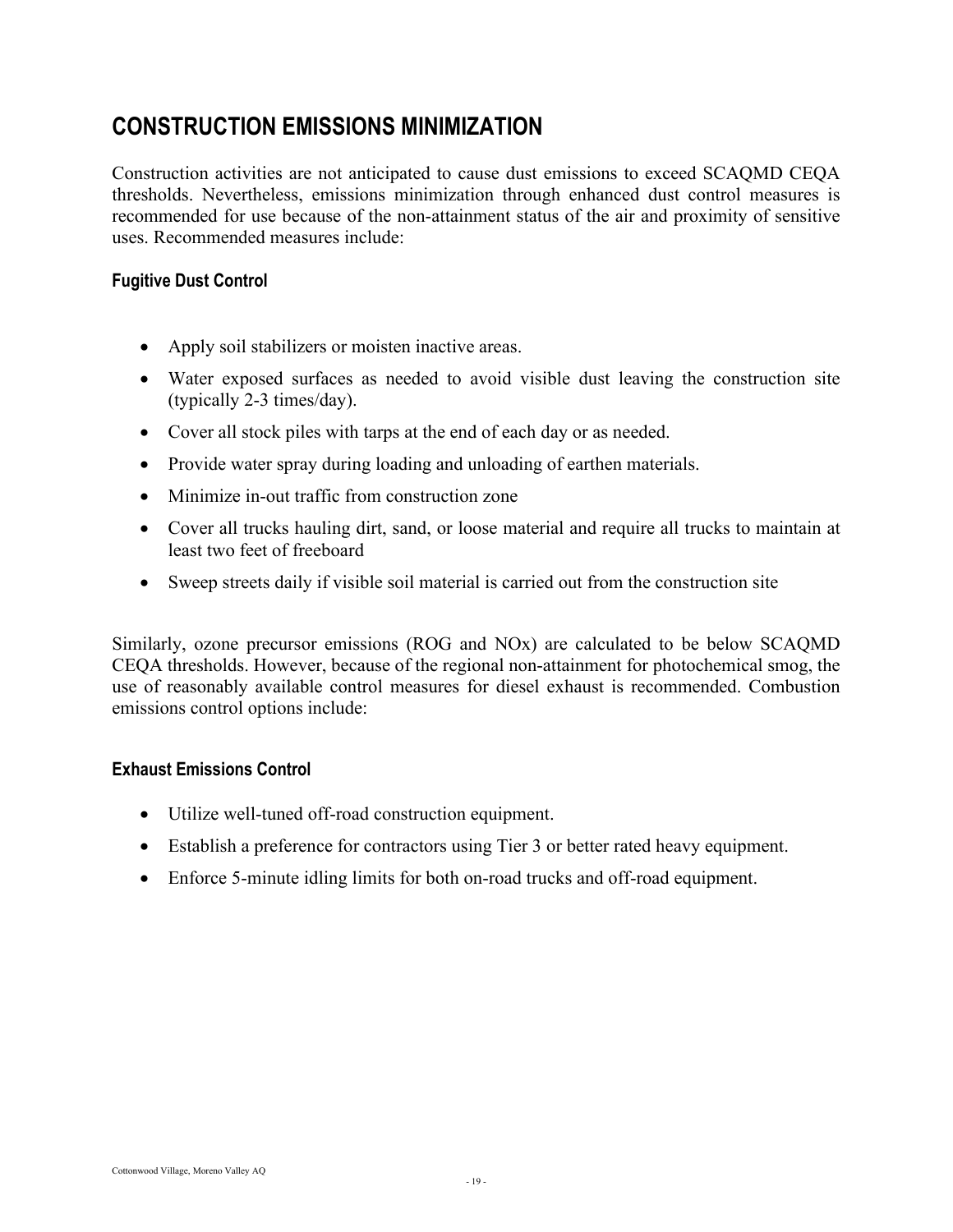# **GREENHOUSE GAS EMISSIONS**

"Greenhouse gases" (so called because of their role in trapping heat near the surface of the earth) emitted by human activity are implicated in global climate change, commonly referred to as "global warming." These greenhouse gases contribute to an increase in the temperature of the earth's atmosphere by transparency to short wavelength visible sunlight, but near opacity to outgoing terrestrial long wavelength heat radiation in some parts of the infrared spectrum. The principal greenhouse gases (GHGs) are carbon dioxide, methane, nitrous oxide, ozone, and water vapor. For purposes of planning and regulation, Section 15364.5 of the California Code of Regulations defines GHGs to include carbon dioxide, methane, nitrous oxide, hydrofluorocarbons, perfluorocarbons and sulfur hexafluoride. Fossil fuel consumption in the transportation sector (onroad motor vehicles, off-highway mobile sources, and aircraft) is the single largest source of GHG emissions, accounting for approximately half of GHG emissions globally. Industrial and commercial sources are the second largest contributors of GHG emissions with about one-fourth of total emissions.

California has passed several bills and the Governor has signed at least three executive orders regarding greenhouse gases. GHG statues and executive orders (EO) include AB 32, SB 1368, EO S-03-05, EO S-20-06 and EO S-01-07.

AB 32 is one of the most significant pieces of environmental legislation that California has adopted. Among other things, it is designed to maintain California's reputation as a "national and international leader on energy conservation and environmental stewardship." It will have wideranging effects on California businesses and lifestyles as well as far reaching effects on other states and countries. A unique aspect of AB 32, beyond its broad and wide-ranging mandatory provisions and dramatic GHG reductions are the short time frames within which it must be implemented. Major components of the AB 32 include:

- Require the monitoring and reporting of GHG emissions beginning with sources or categories of sources that contribute the most to statewide emissions.
- Requires immediate "early action" control programs on the most readily controlled GHG sources.
- Mandates that by 2020, California's GHG emissions be reduced to 1990 levels.
- Forces an overall reduction of GHG gases in California by 25-40%, from business as usual, to be achieved by 2020.
- Must complement efforts to achieve and maintain federal and state ambient air quality standards and to reduce toxic air contaminants.

Statewide, the framework for developing the implementing regulations for AB 32 is under way. Maximum GHG reductions are expected to derive from increased vehicle fuel efficiency, from greater use of renewable energy and from increased structural energy efficiency. Additionally, through the California Climate Action Registry (CCAR now called the Climate Action Reserve), general and industry-specific protocols for assessing and reporting GHG emissions have been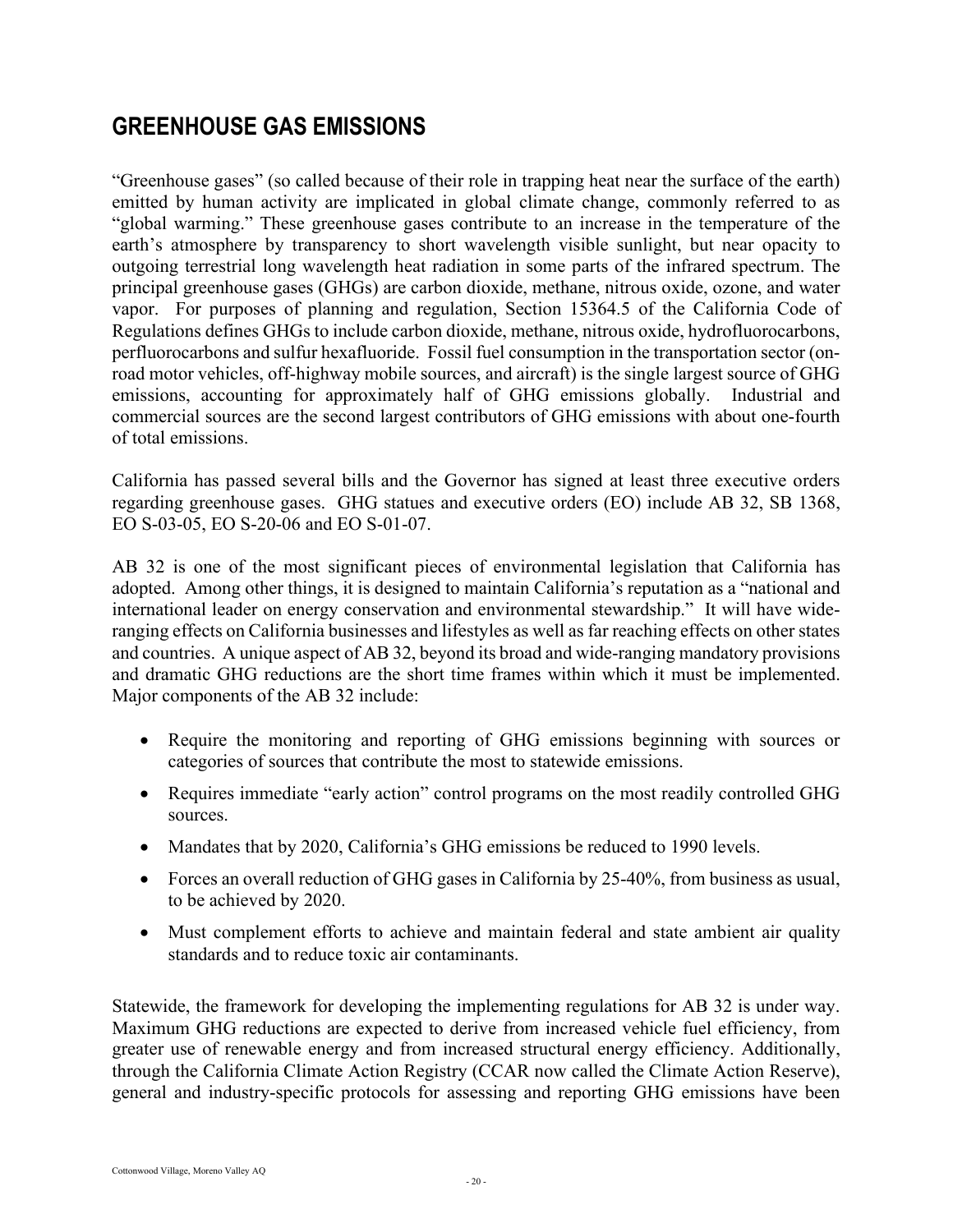developed. GHG sources are categorized into direct sources (i.e. company owned) and indirect sources (i.e. not company owned). Direct sources include combustion emissions from on-and offroad mobile sources, and fugitive emissions. Indirect sources include off-site electricity generation and non-company owned mobile sources.

#### **THRESHOLDS OF SIGNIFICANCE**

In response to the requirements of SB97, the State Resources Agency developed guidelines for the treatment of GHG emissions under CEQA. These new guidelines became state laws as part of Title 14 of the California Code of Regulations in March, 2010. The CEQA Appendix G guidelines were modified to include GHG as a required analysis element. A project would have a potentially significant impact if it:

- Generates GHG emissions, directly or indirectly, that may have a significant impact on the environment, or,
- Conflicts with an applicable plan, policy or regulation adopted to reduce GHG emissions.

Section 15064.4 of the Code specifies how significance of GHG emissions is to be evaluated. The process is broken down into quantification of project-related GHG emissions, making a determination of significance, and specification of any appropriate mitigation if impacts are found to be potentially significant. At each of these steps, the new GHG guidelines afford the lead agency with substantial flexibility.

Emissions identification may be quantitative, qualitative or based on performance standards. CEQA guidelines allow the lead agency to "select the model or methodology it considers most appropriate." The most common practice for transportation/combustion GHG emissions quantification is to use a computer model such as CalEEMod, as was used in the ensuing analysis.

The significance of those emissions then must be evaluated; the selection of a threshold of significance must take into consideration what level of GHG emissions would be cumulatively considerable. The guidelines are clear that they do not support a zero net emissions threshold. If the lead agency does not have sufficient expertise in evaluating GHG impacts, it may rely on thresholds adopted by an agency with greater expertise.

On December 5, 2008 the SCAQMD Governing Board adopted an Interim quantitative GHG Significance Threshold for industrial projects where the SCAQMD is the lead agency (e.g., stationary source permit projects, rules, plans, etc.) of 10,000 Metric Tons  $(MT)$  CO<sub>2</sub> equivalent/year. In September 2010, the SCAQMD CEQA Significance Thresholds GHG Working Group released revisions which recommended a threshold of 3,000 MT CO<sub>2</sub>e for all land use projects. This 3,000 MT/year recommendation has been used as a guideline for this analysis. In the absence of an adopted numerical threshold of significance, project related GHG emissions in excess of the guideline level are presumed to trigger a requirement for enhanced GHG reduction at the project level.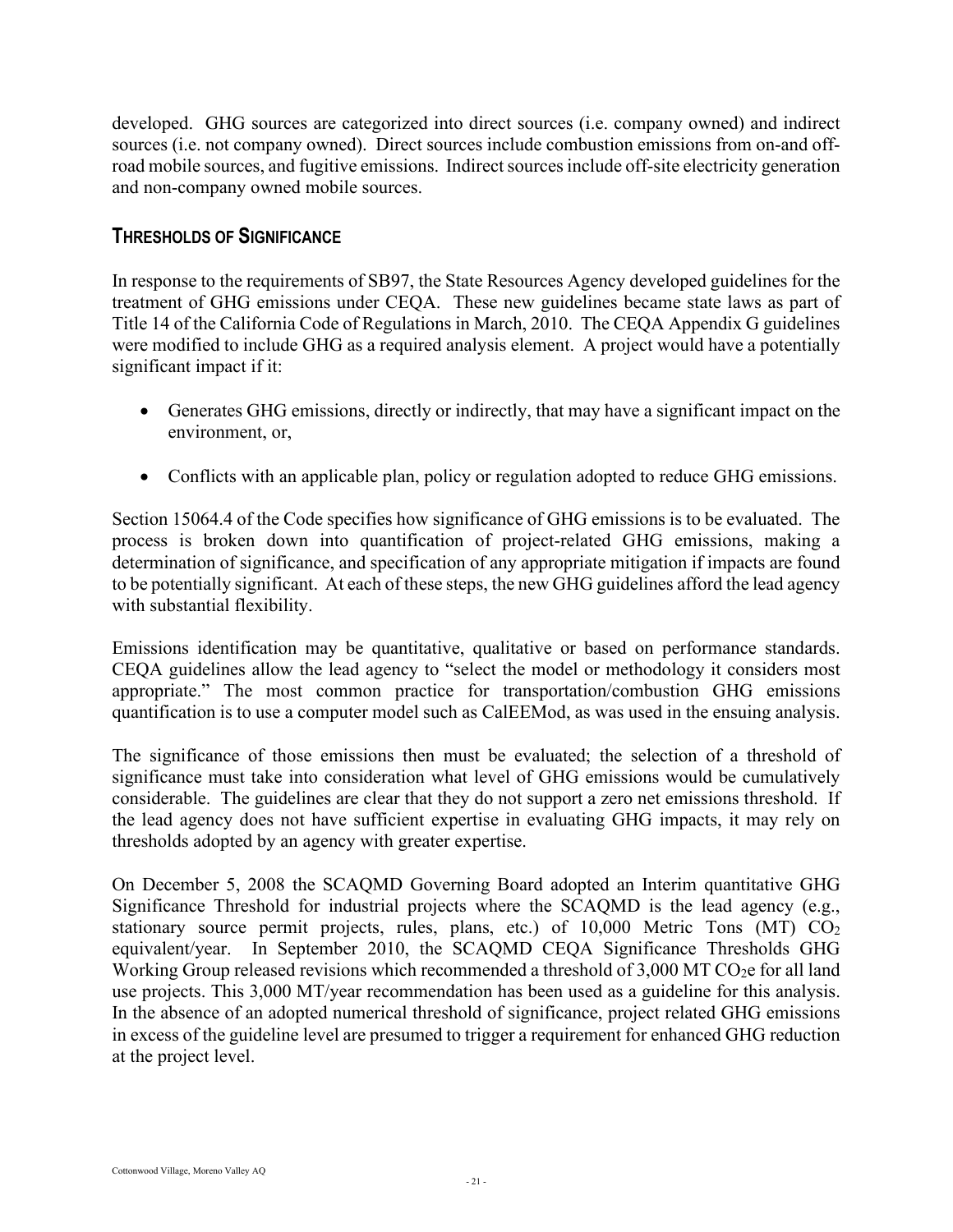#### **PROJECT RELATED GHG EMISSIONS GENERATION**

#### **Construction Activity GHG Emissions**

Project construction is assumed to occur over two calendar years. During project construction, the CalEEMod2016.3.2 computer model predicts that the construction activities will generate the  $CO<sub>2</sub>e$  emissions identified in Table 10.

|           | CO <sub>2</sub> e |
|-----------|-------------------|
| Year 2022 | 396.8             |
| Year 2023 | 60.0              |
| Total     | 456.8             |
| Amortized | 15.2              |

| Table 10                                         |  |  |
|--------------------------------------------------|--|--|
| <b>Construction Emissions (Metric Tons CO2e)</b> |  |  |

CalEEMod Output provided in appendix

SCAQMD GHG emissions policy from construction activities is to amortize emissions over a 30 year lifetime. The amortized level is also provided. GHG impacts from construction are considered individually less-than-significant.

#### **Project Operational GHG Emissions**

The input assumptions for operational GHG emissions calculations, and the GHG conversion from consumption to annual regional CO2e emissions are summarized in the CalEEMod2016.3.2 output files found in the appendix of this report.

The total operational and annualized construction emissions for the proposed project are identified in Table 11. The project GHG emissions are considered less-than-significant.

| 1.1                       |         |  |
|---------------------------|---------|--|
| <b>Consumption Source</b> |         |  |
| Area Sources              | 21.6    |  |
| <b>Energy Utilization</b> | 282.4   |  |
| Mobile Source             | 886.1   |  |
| Solid Waste Generation    | 21.3    |  |
| <b>Water Consumption</b>  | 46.5    |  |
| Construction              | 15.2    |  |
| <b>Total</b>              | 1,273.1 |  |
| Guideline Threshold       | 3,000   |  |

#### **Table 11 Operational Emissions (Metric Tons CO<sub>2</sub>e)**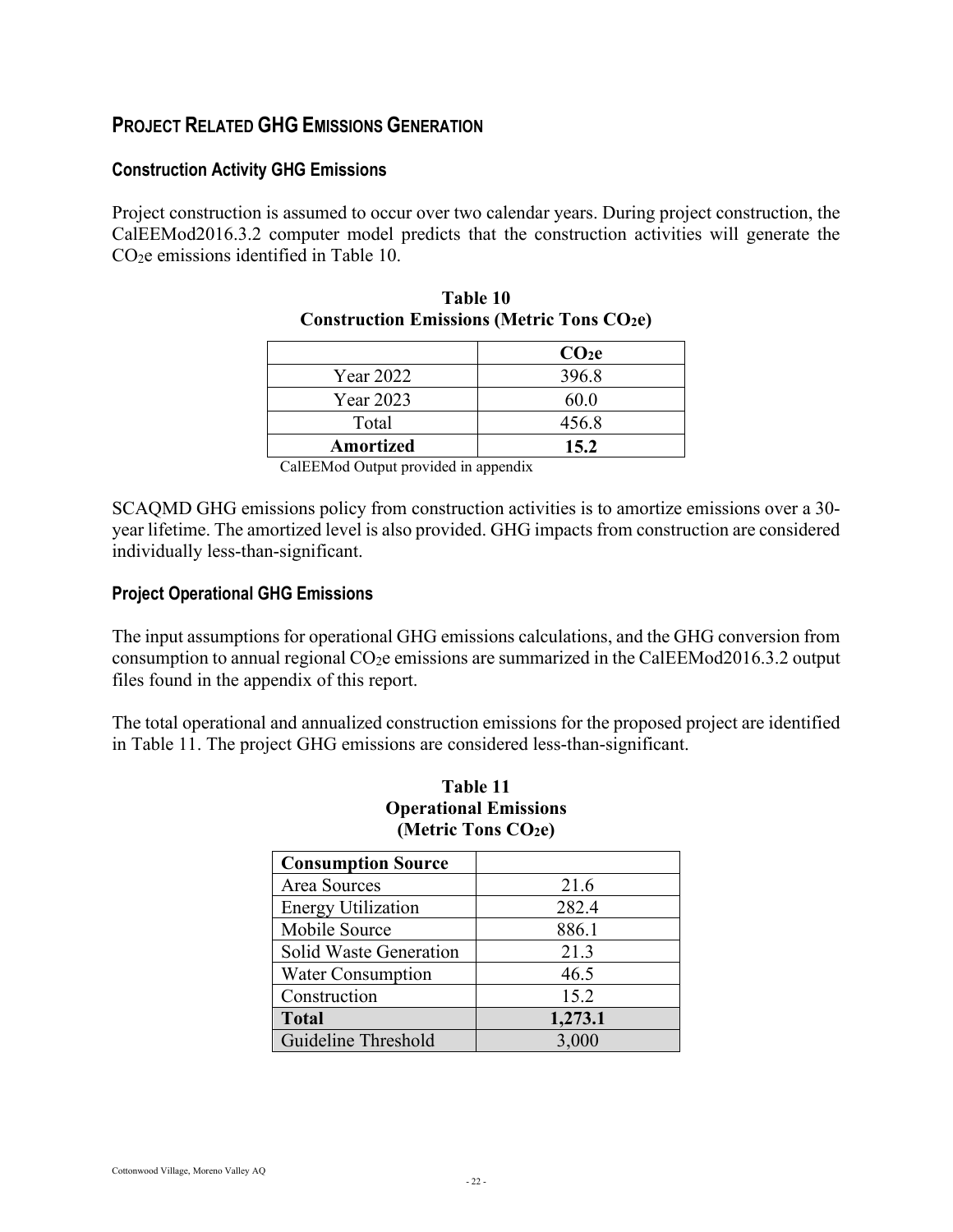### **CONSISTENCY WITH GHG PLANS, PROGRAMS AND POLICIES**

The City of Moreno Valley published a Climate Action Plan (CAP) Draft on March 30, 202[1](#page-23-0)<sup>1</sup>. The Moreno Valley CAP is designed to reinforce the City's commitment to reducing greenhouse gas (GHG) emissions and demonstrate how the City will comply with California's GHG emission reduction standards. As a qualified GHG Reduction Strategy, the CAP plans to enable streamlined environmental review of future development projects in accordance with CEQA. The CAP includes:

- An inventory of the city's GHG emissions; and
- Forecasts of future GHG emissions; and
- Actions that demonstrate the City of Moreno Valley's commitment to achieve State GHG reduction targets by monitoring and reporting processes ensuring targets are met.

Transportation was found to be the largest contributor to GHG emissions. The following transportation measures could be applicable to residential projects:

| ID          | <b>Transportation Measures</b>                                                                                                                                                                                                                          | <b>Assumed</b><br><b>Effectiveness</b> |
|-------------|---------------------------------------------------------------------------------------------------------------------------------------------------------------------------------------------------------------------------------------------------------|----------------------------------------|
| $TR-5$      | Implement trip reduction programs in new residential, commercial, and mixed-use<br>development                                                                                                                                                          | $5.0\%$                                |
| <b>TR-9</b> | Consider requiring new multi-family residential and mixed use development to<br>reduce the need for external trips by providing useful services/facilities on-site such<br>as an ATM, vehicle refueling, electric vehicle infrastructure, and shopping. | $0.0\%$                                |

Moreno Valley seeks to provide a range of new housing suited to people of all ages and income levels with an emphasis on increasing the diversity of housing types in the community and promoting construction of multi-family and mixed-use residential development in infill areas near employment and shopping and well-served by transit and public facilities. Under existing conditions, residential uses in the city are predominantly single-family homes and housing in total accounts for nearly 32 percent of land within the city limit.

The following strategies identified in the CAP represent opportunities to reduce residential emissions through energy-efficient improvements, energy audits, and citywide programs:

| ID    | <b>Residential Measures</b>                                                                                                                                                                                                                                                          | Assumed<br><b>Effectiveness</b> |
|-------|--------------------------------------------------------------------------------------------------------------------------------------------------------------------------------------------------------------------------------------------------------------------------------------|---------------------------------|
| $R-1$ | Provide incentives such as streamlined permitting or bonus density for new multi-<br>family buildings and re-roofing projects to install "cool" roofs consistent with the<br>current California Green Building Code (CALGreen) standards for commercial and<br>industrial buildings. | 25.0%                           |
| $R-2$ | Require new construction and major remodels to install interior real-time energy<br>smart meters in line with current utility provider (e.g. MVU, SCE) efforts.                                                                                                                      | $7.0\%$                         |
| $R-3$ | Develop and implement program to incentivize single-family residential efficiency<br>retrofits and participation in Moreno Valley Utility direct install program with the                                                                                                            | $15.0\%$                        |

<span id="page-23-0"></span><sup>1</sup> http://www.moval.org/cdd/documents/general-plan-update/draft-docs/ClimateActionPlan/Draft-MV-CAP.pdf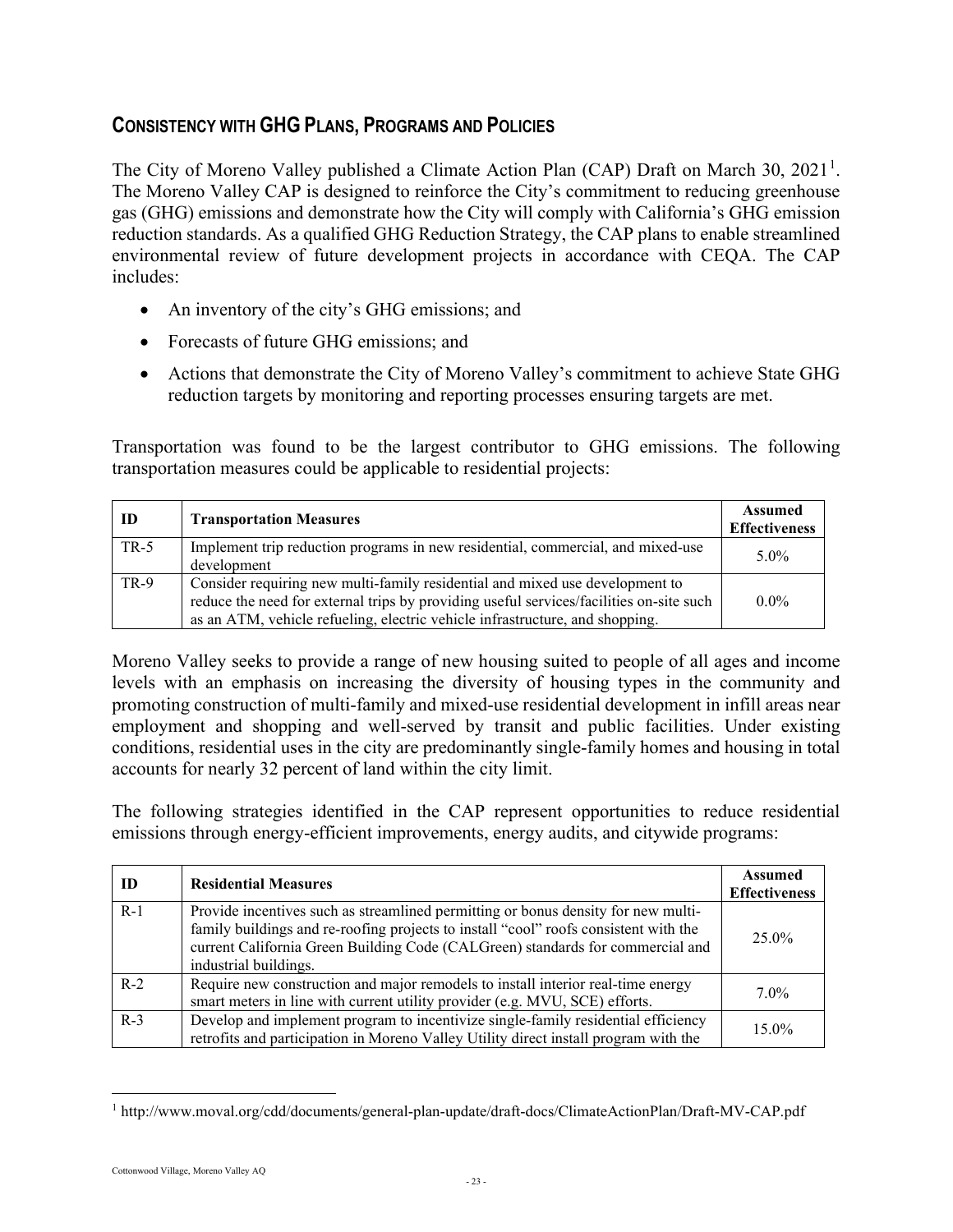|       | goal of a 50 percent energy reduction compared to baseline in 30 percent of the<br>total single-family homes citywide by 2040.                                                                                                                                                                 |         |
|-------|------------------------------------------------------------------------------------------------------------------------------------------------------------------------------------------------------------------------------------------------------------------------------------------------|---------|
| $R-4$ | Prioritize cap and trade funds to assist low-income homeowners achieve energy-<br>efficient improvements and fund weatherization programs.                                                                                                                                                     | 3.7%    |
| $R-5$ | Apply for and prioritize Community Block Development Grant funds to assist low-<br>income homeowners achieve energy-efficient improvements.                                                                                                                                                    | $3.7\%$ |
| $R-6$ | Develop program and funding strategy to incentivize conversion of natural gas<br>heated homes and nonresidential buildings to electricity                                                                                                                                                      | $2.0\%$ |
| $R-7$ | Develop and implement program to incentivize multi-family residential efficiency<br>audits and participation in Moreno Valley Utility direct install program with the<br>goal of a 50 percent energy reduction in 30 percent of the projected amount of<br>multi-family homes citywide by 2035 | 15.0%   |
| $R-8$ | Provide a toolkit of resources, including web-based efficiency calculators, for<br>residents and businesses to analyze their greenhouse gas emissions in comparison<br>to their neighborhood, the city, and the region.                                                                        | $0\%$   |
| $R-9$ | Develop and implement a competitive greenhouse gas reduction program with an<br>award component between groups of citizens in the city.                                                                                                                                                        | $0\%$   |

The City of Moreno Valley has already demonstrated its commitment to sustainability through a variety of programs and policies. These programs include Energy Efficiency and Conservation Block Grant (EECBG) funded energy upgrade projects, participation in the Community Energy Partnership, tracking of building energy use through the Energy Star Portfolio Manager, and the Solar Incentive Program for Moreno Valley Utility customers.

The proposed CAP has not yet been adopted (partially due to COVID related issues) and administration of the plan is still under discussion. Nevertheless, the ability of the project to comply with as many of these measures as possible will ensure a best faith effort to ensure the goals of the CAP will be met.